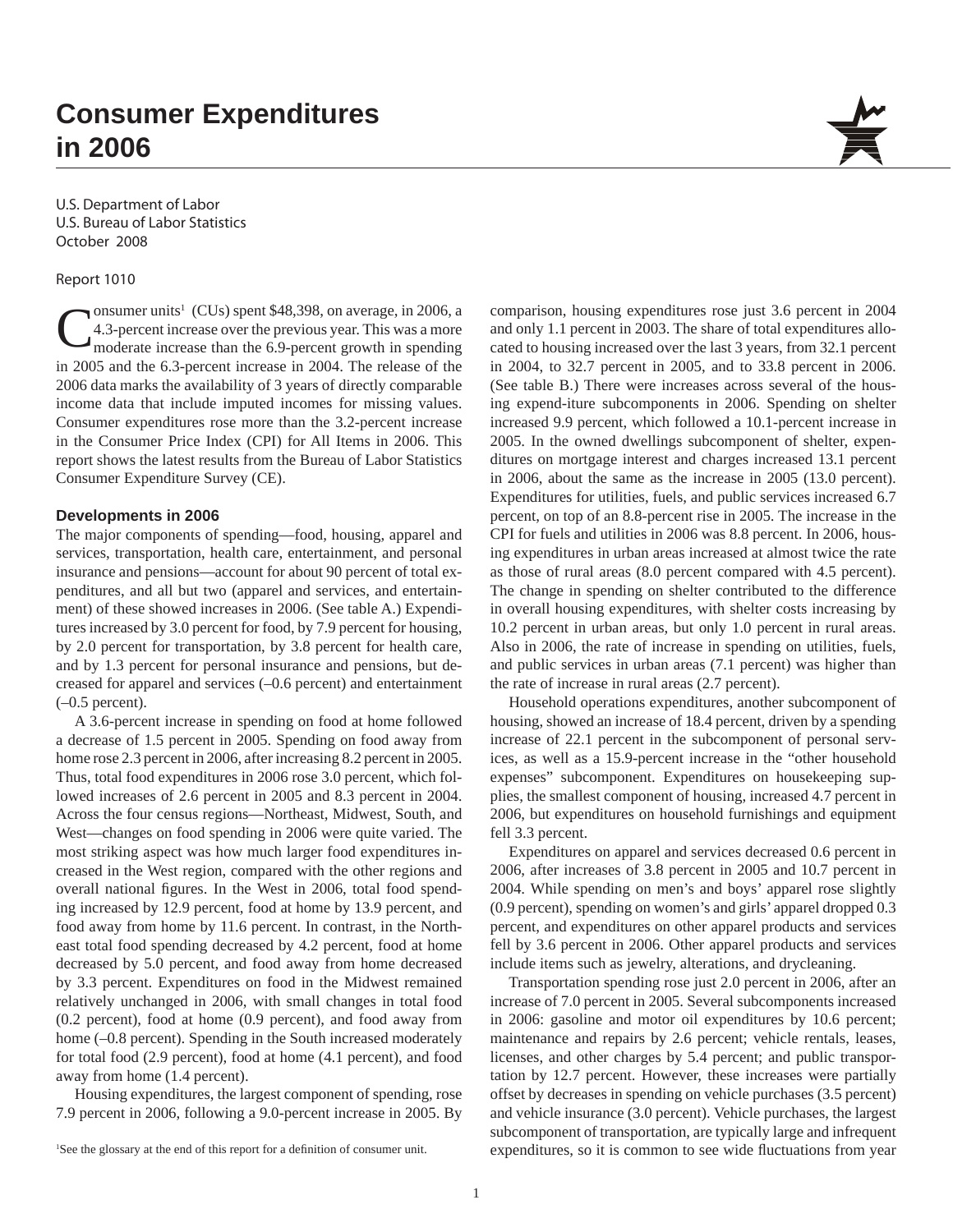to year because even small changes in the percentage of consumer units purchasing vehicles can affect the overall mean expenditure. The relatively large increase in public transportation spending resulted from increased expenditures on airline fares (17.5 percent) and ship fares (31.6 percent); this component also includes intracity and intercity mass transit and taxi fares. The increase in gasoline and motor oil expenditures (10.6 percent) was slightly less than the 12.9-percent rise in motor fuel prices as measured by the CPI. Looking at the data classified by quintiles of income reveals that CUs in the first, or lowest, income quintile had the largest increase in transportation expenditures (10.8 percent) in 2006. Transportation expenditures decreased in the fourth income quintile (–3.7 percent) and the second income quintile (–1.0 percent). Those in the lowest income quintile and the fourth income quintile had the largest spending increase on gasoline and motor oil (12.4 percent). The second and third income quintiles had similar spending increases on gasoline and motor oil, 9.4 percent and 9.3 percent, respectively. All income quintiles, except for the second, increased spending on public transportation in 2006—the lowest quintile by 32.8 percent and the highest quintile by 7.2 percent.

Expenditures on health care increased 3.8 percent in 2006, similar to the 3.5-percent increase in 2005. Of the health care subcomponents, health insurance saw expenditures increase by 7.7 percent, medical supplies by 11.5 percent. Although the increase in health insurance expenditures was much larger than the 2.2 percent increase in 2005, it was similar to the increases of 6.4 percent in 2004 and 7.2 percent in 2003. The 25- to 34-years age group showed the largest increase (8.5 percent) in health care expenditures in 2006, followed by the 55- to 64-years group (4.3 percent) and the 65-years-and-older group (3.3 percent). Health insurance expenditures for the 65-and-older group rose 13.4 percent in 2006, driven mainly by an increase of 14.3 percent in Medicare payments and by the introduction of a new expenditure item, the Medicare prescription drug premium, in the second quarter of 2006. The 65-and-older group spent an average of \$108 on the Medicare prescription drug premium in 2006. Other subcomponents of health care showed a decrease in expenditures, with medical services spending falling 1.0 percent and spending on drugs 1.4 percent. Out-of-pocket spending on prescription drugs fell 3.0 percent for all consumer units and decreased by 12.4 percent among those 65 and older, likely due to the introduction of the Medicare prescription drug benefit. In comparison, in 2005, expenditures on prescription drugs increased 16.0 percent for all consumer units and 10.3 percent for the 65-and-older group.

The 0.5-percent decrease in entertainment spending in 2006 followed a 7.7-percent increase in 2005. In 2006, expenditures for fees and admissions increased by 3.1 percent, while spending on audiovisual equipment and services rose by 2.1 percent. However, these increases were offset by decreases of 1.8 percent in spending on pets, toys, hobbies, and playground equipment and 8.4 percent in spending on other entertainment supplies, equipment, and services. The latter component contains, among other things, items such as exercise equipment, recreational vehicles, boats, and campers, which are typically large and infrequent purchases. Hence, it is common to see volatility from year to year, because even small changes in the percentage of consumer units purchasing these items can affect the overall mean expenditure.

The final major spending component, personal insurance and pensions, increased by just 1.3 percent in 2006, after a 7.9-percent increase in 2005 and an 18.9-percent increase in 2004. However, the large increase in 2004 was attributed to the introduction of imputed incomes into the CE. The pension and Social Security component is computed with the use of income data, and the change in 2004 was not strictly comparable to changes in prior years. In 2006, a 15.5-percent decrease in expenditures in the life and other personal insurance subcomponent was offset by a 2.6 percent increase in expenditures in the larger subcomponent of pensions and Social Security. A decline in the percentage reporting—the proportion of consumer units reporting expenditures for a particular item—for "life insurance, endowment, annuity, and other personal insurance," which is the largest item in the life and other personal insurance subcomponent, contributed to the 15.5 percent decrease in expenditures.

In other spending components, cash contributions increased by 12.4 percent in 2006, following an increase of 18.1 percent in 2005 and a more modest 2.8 percent in 2004. The 2006 increase was due largely to spending increases in contributions to churches and religious organizations (6.5 percent) and to educational institutions (199.8 percent). A relatively low percentage of CUs reports contributions to educational institutions, and the amounts contributed can be large; thus, expenditure changes in this category tend to be volatile.

Spending on personal care products and services rose 8.1 percent, which followed a drop of 6.9 percent in 2005 and a rise of 10.2 percent in 2004, showing some volatility from year to year in this expenditure category. Expenditures on reading declined by 7.1 percent in 2006, following a decrease of 3.1 percent in 2005. An increase in the availability of online reading material may be contributing to the drop in expenditures for this component. In 2006, education spending fell 5.5 percent, after a 3.9-percent increase in 2005 and a 15.6-percent increase in 2004. The two major subcomponents in this expenditure category—college tuition and elementary and high school tuition—both declined in 2006, by 7.1 percent and 11.4 percent, respectively. However, large expenditures, together with a low percentage reporting, by consumer units indicate volatility from year to year. Spending on alcoholic beverages has shown some volatility over the last few years: expenditures jumped 16.6 percent in 2006, following a decrease of 7.2 percent in 2005 and an increase of 17.4 percent in 2004. Finally, spending on tobacco products and smoking supplies increased a modest 2.5 percent, after a large 10.8-percent increase in 2005.

## **Brief description of the Consumer Expenditure Survey**

The current CE program began in 1980. Its principal objective is to collect information on the buying habits of American consumers. Consumer expenditure data are used in a variety of research endeavors by government, business, labor, and academic analysts. In addition, the data are required for regular revision of the CPI.

The survey, which is conducted by the U.S. Census Bureau for the Bureau of Labor Statistics, consists of two components: a diary, or recordkeeping survey completed by participating con-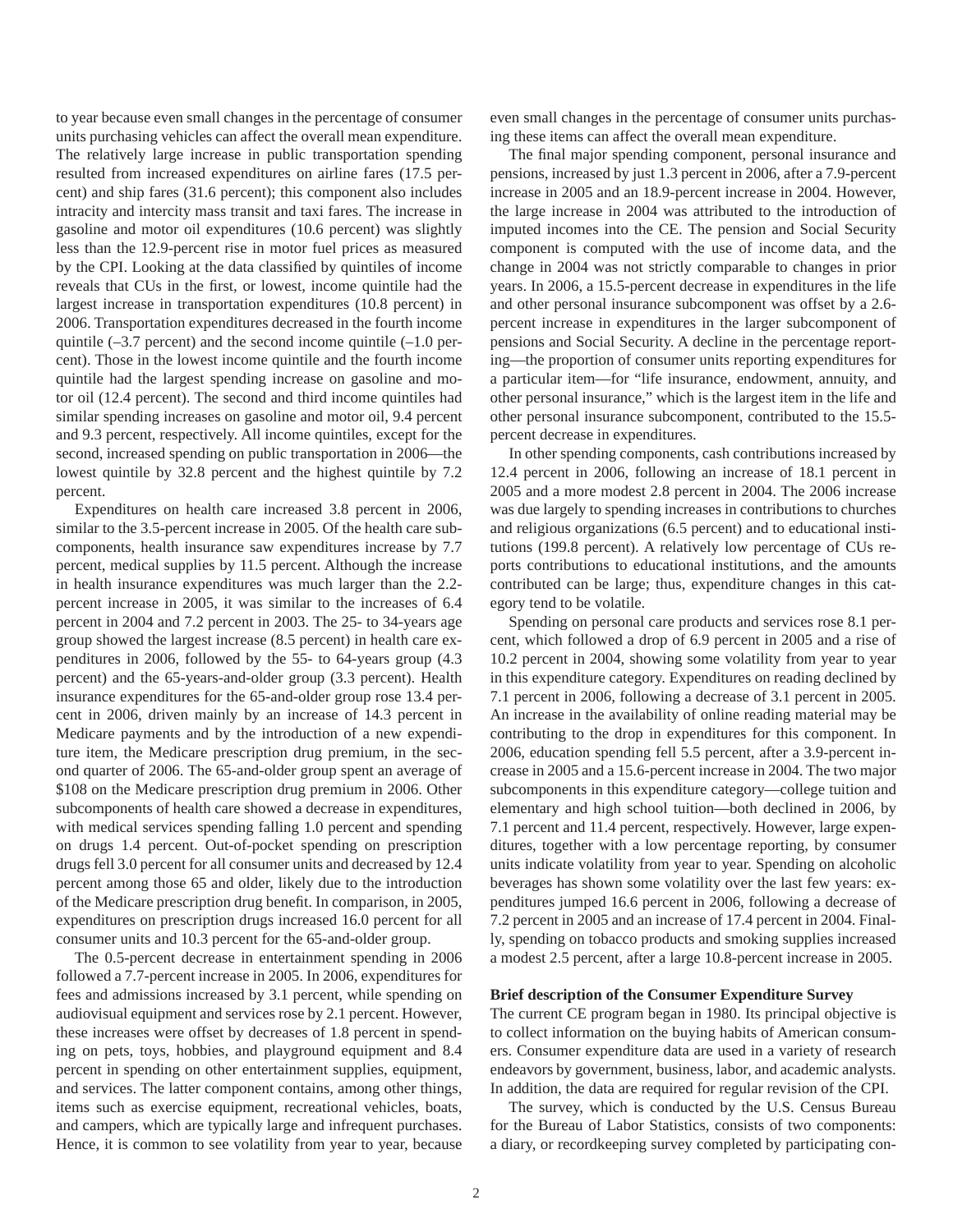| Table A. Average annual expenditures of all consumer units, and percent changes, Consumer Expenditure Survey, 2004–06 |  |  |  |  |
|-----------------------------------------------------------------------------------------------------------------------|--|--|--|--|
|                                                                                                                       |  |  |  |  |

| Item                                                 | 2004 2005           |                     | 2006                | 2004-05 | Percent change<br>2005-06 |
|------------------------------------------------------|---------------------|---------------------|---------------------|---------|---------------------------|
|                                                      |                     |                     |                     |         |                           |
| Number of consumer units (in thousands)<br>Averages: | 116,282<br>\$54,453 | 117,356<br>\$58,712 | 118.843<br>\$60,533 |         |                           |
|                                                      | 48.5                | 48.6                | 48.7                |         |                           |
| Number of persons in consumer unit                   | 2.5                 | 2.5                 | 2.5                 |         |                           |
|                                                      | 1.3                 | 1.3                 | 1.3                 |         |                           |
|                                                      | 1.9                 | 2.0                 | 1.9                 |         |                           |
|                                                      | 68                  | 67                  | 67                  |         |                           |
| Average annual expenditures                          | \$43,395            | \$46,409            | \$48,398            | 6.9     | 4.3                       |
|                                                      | 5,781               | 5,931               | 6,111               | 2.6     | 3.0                       |
|                                                      | 3,347               | 3,297               | 3,417               | $-1.5$  | 3.6                       |
|                                                      | 461                 | 445                 | 446                 | $-3.5$  | $\cdot$ .2                |
| Meats, poultry, f sh, and eggs                       | 880                 | 764                 | 797                 | $-13.2$ | 4.3                       |
|                                                      | 371                 | 378                 | 368                 | 1.9     | $-2.6$                    |
|                                                      | 561                 | 552                 | 592                 | $-1.6$  | 7.2                       |
|                                                      | 1,075               | 1,158               | 1,212               | 7.7     | 4.7                       |
|                                                      | 2,434               | 2,634               | 2,694               | 8.2     | 2.3                       |
|                                                      | 459                 | 426                 | 497                 | $-7.2$  | 16.7                      |
|                                                      | 13,918              | 15.167              | 16.366              | 9.0     | 7.9                       |
|                                                      | 7,998               | 8,805               | 9,673               | 10.1    | 9.9                       |
| Utilities, fuels, and public services                | 2,927               | 3,183               | 3,397               | 8.7     | 6.7                       |
|                                                      | 753                 | 801                 | 948                 | 6.4     | 18.4                      |
|                                                      | 594                 | 611                 | 640                 | 2.9     | 4.7                       |
| Housefurnishings and equipment                       | 1.646               | 1.767               | 1.708               | 7.4     | $-3.3$                    |
|                                                      | 1,816               | 1,886               | 1.874               | 3.9     | $-.6$                     |
|                                                      | 7,801               | 8,344               | 8,508               | 7.0     | 2.0                       |
| Vehicle purchases (net outlay)                       | 3,397               | 3,544               | 3,421               | 4.3     | $-3.5$                    |
|                                                      | 1,598               | 2,013               | 2,227               | 26.0    | 10.6                      |
|                                                      | 2,365               | 2,339               | 2,355               | $-1.1$  | .7                        |
|                                                      | 441                 | 448                 | 505                 | 1.6     | 12.7                      |
|                                                      | 2.574               | 2.664               | 2.766               | 3.5     | 3.8                       |
|                                                      | 2,218               | 2,388               | 2,376               | 7.7     | $-.5$                     |
| Personal care products and services                  | 581                 | 541                 | 585                 | $-6.9$  | 8.1                       |
|                                                      | 130                 | 126                 | 117                 | $-3.1$  | $-7.1$                    |
|                                                      | 905                 | 940                 | 888                 | 3.9     | $-5.5$                    |
| Tobacco products and smoking supplies                | 288                 | 319                 | 327                 | 10.8    | 2.5                       |
|                                                      | 690                 | 808                 | 846                 | 17.1    | 4.7                       |
|                                                      | 1.408               | 1.663               | 1.869               | 18.1    | 12.4                      |
| Personal insurance and pensions                      | 4,823               | 5,204               | 5,270               | 7.9     | 1.3                       |
| Life and other personal insurance                    | 390                 | 381                 | 322                 | $-2.3$  | $-15.5$                   |
| Pensions and Social Security                         | 4,433               | 4,823               | 4,948               | 8.8     | 2.6                       |
|                                                      |                     |                     |                     |         |                           |

1 Income imputation was introduced in 2004. For all consumer units, incomes are estimated for all missing values .

sumer units for two consecutive 1-week periods; and an interview survey, in which expenditures of consumer units are obtained in five interviews conducted at 3-month intervals. Results in this report are based on integrated data from both surveys.

Survey participants record dollar amounts for goods and services purchased during the reporting period, regardless of whether payment is or is not made at the time of purchase. Expenditure amounts include all sales and excise taxes for all items purchased by the consumer unit for itself or for others. Excluded from both surveys are all business-related expenditures, as well as expenditures for which the consumer unit is reimbursed.

Each component of the survey queries an independent sample of consumer units that is representative of the U.S. population. For the Diary Survey, about 7,000 consumer units are sampled each year. Each consumer unit keeps a diary for two 1-week periods, yielding approximately 14,000 diaries a year. The Interview sample, selected on a rotating panel basis, surveys about 7,000 consumer units each quarter. Each consumer unit is interviewed once per quarter, for five consecutive quarters. Data are collected on an ongoing basis in 91 areas of the United States.

The Interview Survey is designed to capture expenditure data

that respondents can reasonably recall for a period of 3 months or longer. In general, these expenditures are relatively large, such as expenditures for real property, automobiles, and major appliances, or occur on a regular basis, like rent, utility payments, and insurance premiums. The Interview Survey also collects data on expenditures incurred on leisure trips. Including global estimates of spending for food, about 95 percent of expenditures are covered in the Interview Survey. Nonprescription drugs, household supplies, and personal care items are excluded.

The Diary Survey is designed to capture expenditures on small, frequently purchased items that are normally difficult for respondents to recall. Detailed records of expenses are kept for food and beverages—consumed either at home or in eating places—and for tobacco, housekeeping supplies, nonprescription drugs, and personal care products and services. Expenditures incurred by members of the consumer unit while away from home overnight or longer are excluded from the Diary Survey. Although this survey was designed to collect information on expenditures that could not be recalled easily over an extended period, respondents are asked to report all expenses (except those for overnight travel) that the consumer unit incurs during the survey week.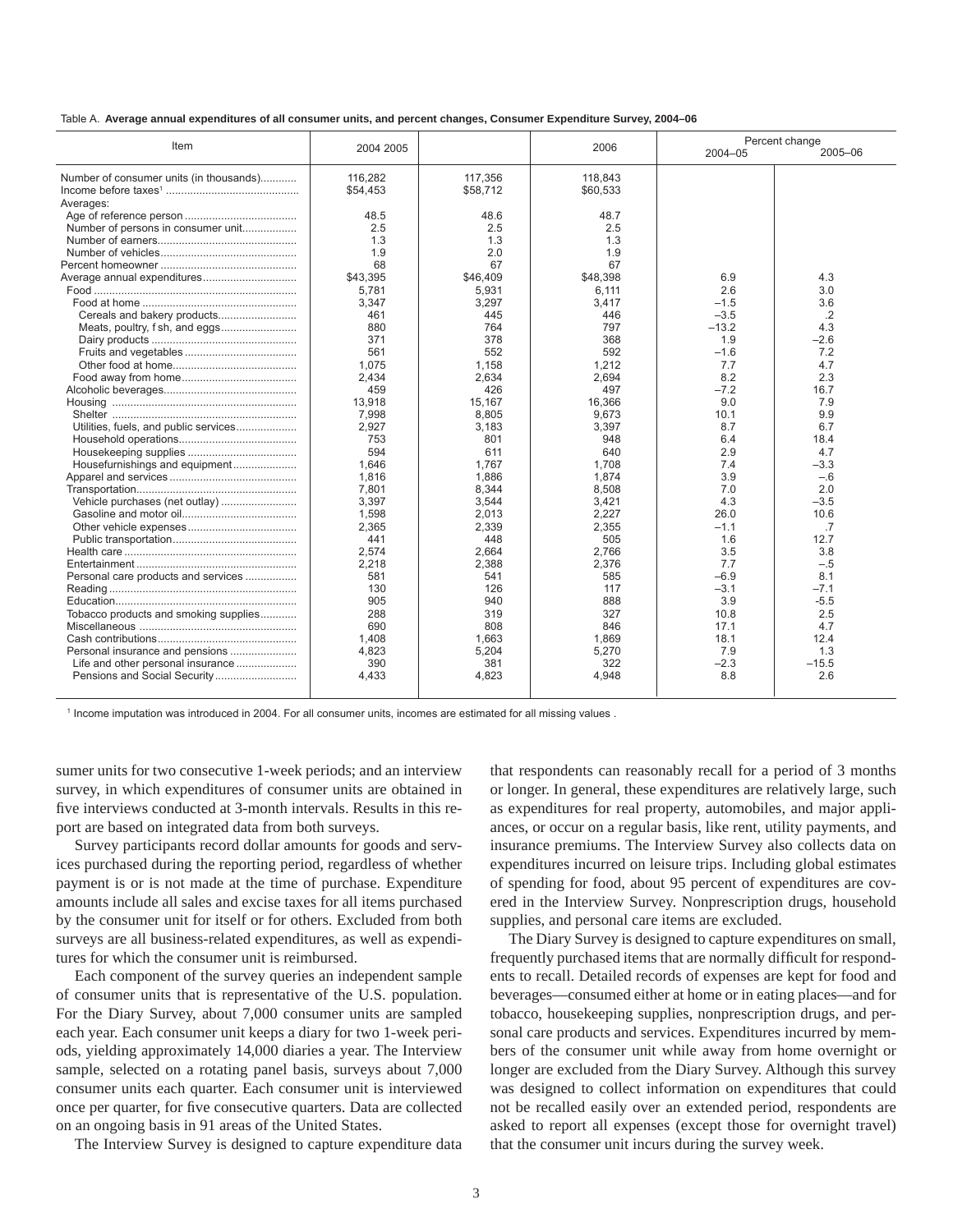Table B**. Percent distribution of total annual expenditures, by major category, Consumer Expenditure Survey, 2003–06**

| Item                                  | 2003            | 2004           | 2005           | 2006    |
|---------------------------------------|-----------------|----------------|----------------|---------|
| Average annual expenditures           | 100.0           | 100.0          | 100.0          | 100.0   |
|                                       | 13.1            | 13.3           | 12.8           | 12.6    |
|                                       | 77              | 77             | 71             | 71      |
| Food away from home                   | 5.4             | 5.6            | 57             | 5.6     |
|                                       | 1.0             | 11             | .9             | 1.0     |
|                                       | 32.9            | 32.1           | 32.7           | 33.8    |
|                                       | 40              | 42             | 41             | 3.9     |
|                                       | 19.1            | 18.0           | 18.0           | 17.6    |
|                                       | 9.1             | 78             | 7.6            | 71      |
|                                       | 3.3             | 3.7            | 4 3            | 46      |
|                                       | 67              | 6.5            | 60             | 5.9     |
|                                       | 5.9             | 5.9            | 57             | 5.7     |
|                                       | 5.0             | 5.1            | 5 <sub>1</sub> | 4.9     |
| Personal care products and services   | 1.3             | 13             | 12             | 12      |
|                                       | .3              | .3             | .3             | $\cdot$ |
|                                       | 1.9             | 2.1            | 2.0            | 1.8     |
| Tobacco products and smoking supplies | $\overline{.7}$ | $\overline{7}$ | $\overline{7}$ | .7      |
|                                       | 1.5             | 1.6            | 17             | 1.7     |
|                                       | 34              | 32             | 36             | 3.9     |
| Personal insurance and pensions       | 9.9             | 11.1           | 112            | 10.9    |
| Life and other personal insurance     | 1 <sub>0</sub>  | .9             | 8              | -7      |
| Pensions and Social Security          | 9.0             | 10.2           | 10.4           | 10.2    |

Integrated data from the BLS Diary and Interview Surveys provide a complete accounting of consumer expenditures and income that neither survey alone is designed to do. Data on some expenditure items are collected in only one of the surveys. For example, the Diary Survey does not collect data on expenditures for overnight travel or information on reimbursements, whereas the Interview Survey does. Examples of expenditures for which reimbursements are excluded from the Diary Survey are medical care; automobile repair; and construction, repairs, alterations, and maintenance of property.

For items that are unique to one survey or the other, the choice of which survey to use as the source of data is obvious. However, there is considerable overlap in coverage between the surveys. Consequently, integrating the data involves determining the appropriate survey component from which to select expenditure items. When data are available from both surveys, the more reliable of the two (as determined by statistical methods) is selected. As a result, some items are selected from the Interview Survey, others from the Diary Survey.

The population coverage of the CE differs from that of the CPI. The CE data cover the total population, whereas the CPI covers only the population in urban and metropolitan areas. Definitions of components also differ between the CE and CPI. For example, homeownership is treated differently in the two surveys: Actual expenditures of homeowners are reported in the CE, whereas the CPI uses a rental equivalence approach that estimates the change in the cost of obtaining, in the rental marketplace, services equivalent to those provided by owner-occupied homes.

### **Interpreting the data**

Expenditures are averages for consumer units with specified characteristics, regardless of whether a particular unit incurred an expense for a specific item during the record keeping period. The average expenditure for an item may be considerably lower than the expenditure by the CUs that purchased the item. The reason is that, the less frequently an item is purchased, the greater is the difference between the average for all consumer units and the average for those purchasing the item. Also, an individual CU may spend more or less than the average, depending on its particular characteristics. Factors such as income, age of family members, geographic location, and personal preference also influence expenditures. Furthermore, even within groups with similar characteristics, the distribution of expenditures varies substantially. These points should be considered in relating reported averages to individual circumstances.

Users of these survey data should also keep in mind that prices for many goods and services have risen since the survey was conducted. For example, rent, as measured by the CPI, rose 6.2 percent between 2006 (annual average index) and December 2007 (not seasonally adjusted).

In addition, sample surveys are subject to two types of error: sampling error and nonsampling error. Sampling errors occur because the data are collected from a sample representing the population, rather than from the entire population. Nonsampling errors result from the inability or unwillingness of respondents to provide correct information, differences in interviewers' abilities, mistakes in recording or coding, and other processing errors.

# **Tables and data**

Tables in this report include integrated data from both the Diary and Interview Components of the CE, enabling data users to associate the full range of expenditures with consumers' demographic characteristics. Tables show data classified by income quintile, income class, age of the reference person, size of the consumer unit, composition of the consumer unit, number of earners, housing tenure, type of area (urban or rural), race, Hispanic origin, region of residence, occupation, and education. These are the same classifications published in previous reports and bulletins.

Tables for the aforementioned classifications, but with more detail than is given in this report, can be accessed via the BLS Web site (**http://www.bls.gov/cex)**. Also available are tables showing average annual data over a 2-year period for (1) income before taxes, cross-tabulated by age, consumer unit size, or region; (2) single consumers by sex, cross-tabulated by either income or age; and (3) selected Metropolitan Statistical Areas (MSAs). Data are available for 1984–2006. Other survey information available on the Web site includes answers to frequently asked questions, a glossary of terms, and order forms for survey products. Beginning with the 2000 data, estimates of standard errors for integrated Diary and Interview Survey data are also available. Many of the tables that are shown on the BLS Web site are published in biennial reports.

#### **Other available data**

The 2006 Diary and Interview Survey microdata—that is, data on individual consumer units—are available for purchase on CD-ROM. The Interview Survey files contain expenditure data in two different formats: MTAB files, which present monthly values in an item coding framework based on the CPI pricing scheme; and EXPN files, which organize expenditures by the section of the interview questionnaire in which they are collected. Expenditure values on EXPN files cover different periods, depending on the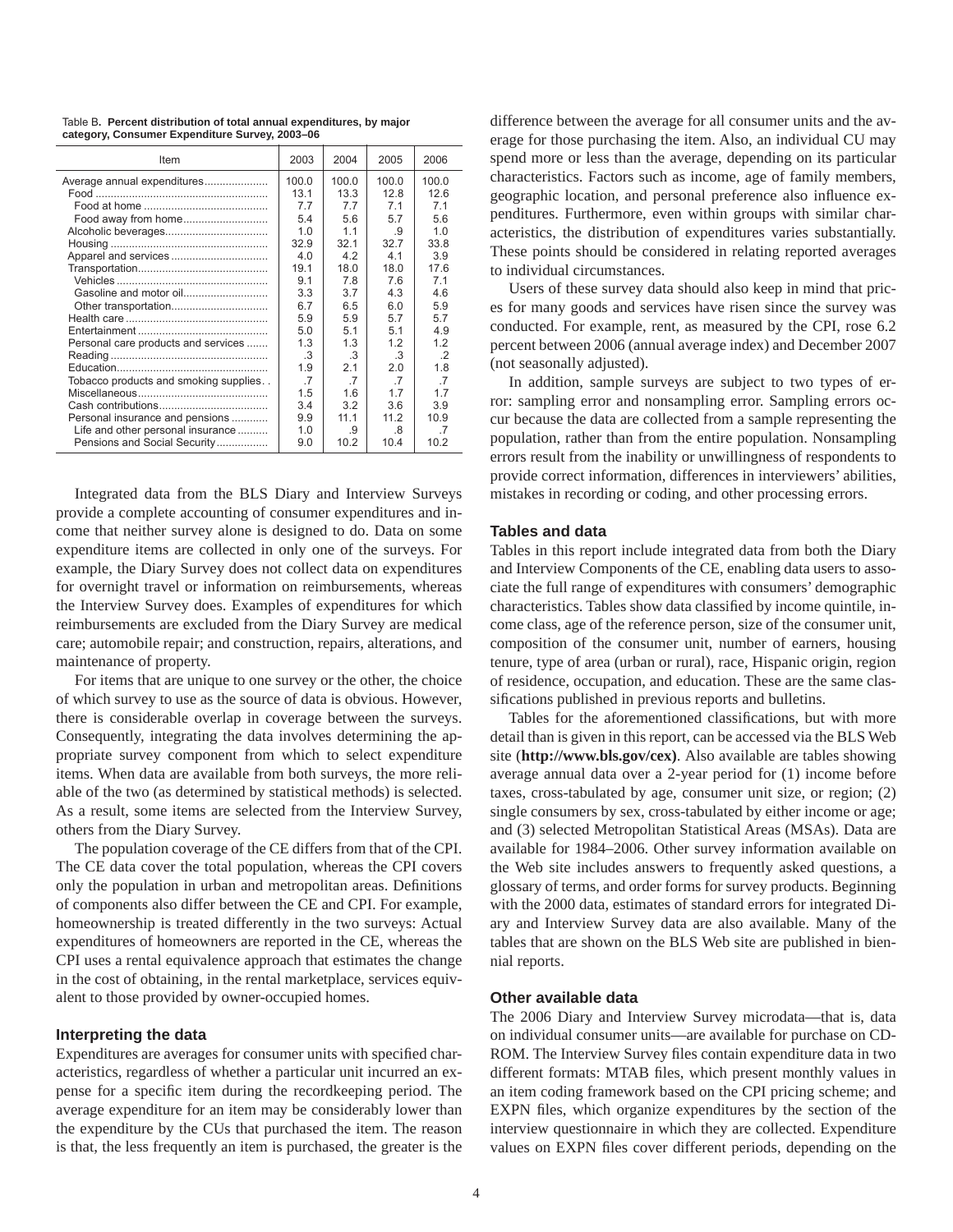specific question asked; the files also contain relevant nonexpenditure information not found on the MTAB files. Currently available on CD-ROM are microdata files back to 1990 and for selected earlier years.

The Consumer Expenditure Survey program also publishes CE anthologies, consisting of analyses of expenditure data as they apply to various topics of interest, as well as methodological and research articles pertaining to a number of survey topics. The most recent of these reports, *Consumer Expenditure Survey Anthology, 2005*, Report 981, was published in April 2005. The next anthology will be published in 2008. Additional data are presented in articles in the *Monthly Labor Review.*

For more detailed information on the availability of current and earlier data, contact the Division of Consumer Expenditure Surveys, Bureau of Labor Statistics, Room 3985, 2 Massachusetts Avenue, NE, Washington, DC 20212-0001. Telephone: (202) 691–6900. E-mail: *cexinfo@bls.gov*. Internet: **http://www.bls. gov/cex**.

Material in this publication is in the public domain and, with appropriate credit, may be reproduced without permission. Information in this report is available upon request to sensory-impaired individuals: Voice phone: (202) 691–5200, Federal Relay Service: 1–800–877–8339.

## **Glossary**

*Consumer unit.* Members of a household consisting of (a) occupants related by blood, marriage, adoption, or some other legal arrangement; (b) a single person living alone or sharing a household with others, but who is financially independent; or  $(c)$  two or more persons living together who share responsibility for at least 2 out of 3 major types of expenses—food, housing, and other expenses. Students living in university-sponsored housing also are included in the sample as separate consumer units.

*Reference person.* The first member mentioned by the respondent when asked to "Start with the name of the person or one of the persons who owns or rents the home." It is with respect to this person that the relationship of other consumer unit members is determined.

*Total expenditures*. The transaction costs, including excise and sales taxes, of goods and services acquired during the interview period. Estimates include expenditures for gifts and contributions, as well as payments for pensions and personal insurance.

*Income*. The combined income earned by all consumer unit members 14 years or older during the 12 months preceding the interview. The components of income are wages and salaries; selfemployment income; Social Security and private and government retirement income; interest, dividends, and rental and other property income; unemployment and workers' compensation and veterans' benefits; public assistance, Supplemental Security Income, and Food Stamps; rent or meals as pay; and regular contributions for support, such as alimony and child-support payments.

*Quintiles of income before taxes.* Categories of income reporters, ranked in ascending order of income and divided into five equal groups. The lower limit shown in the quintiles of income before taxes indicates the amount of income before taxes of the lowest ranked consumer unit in each income quintile.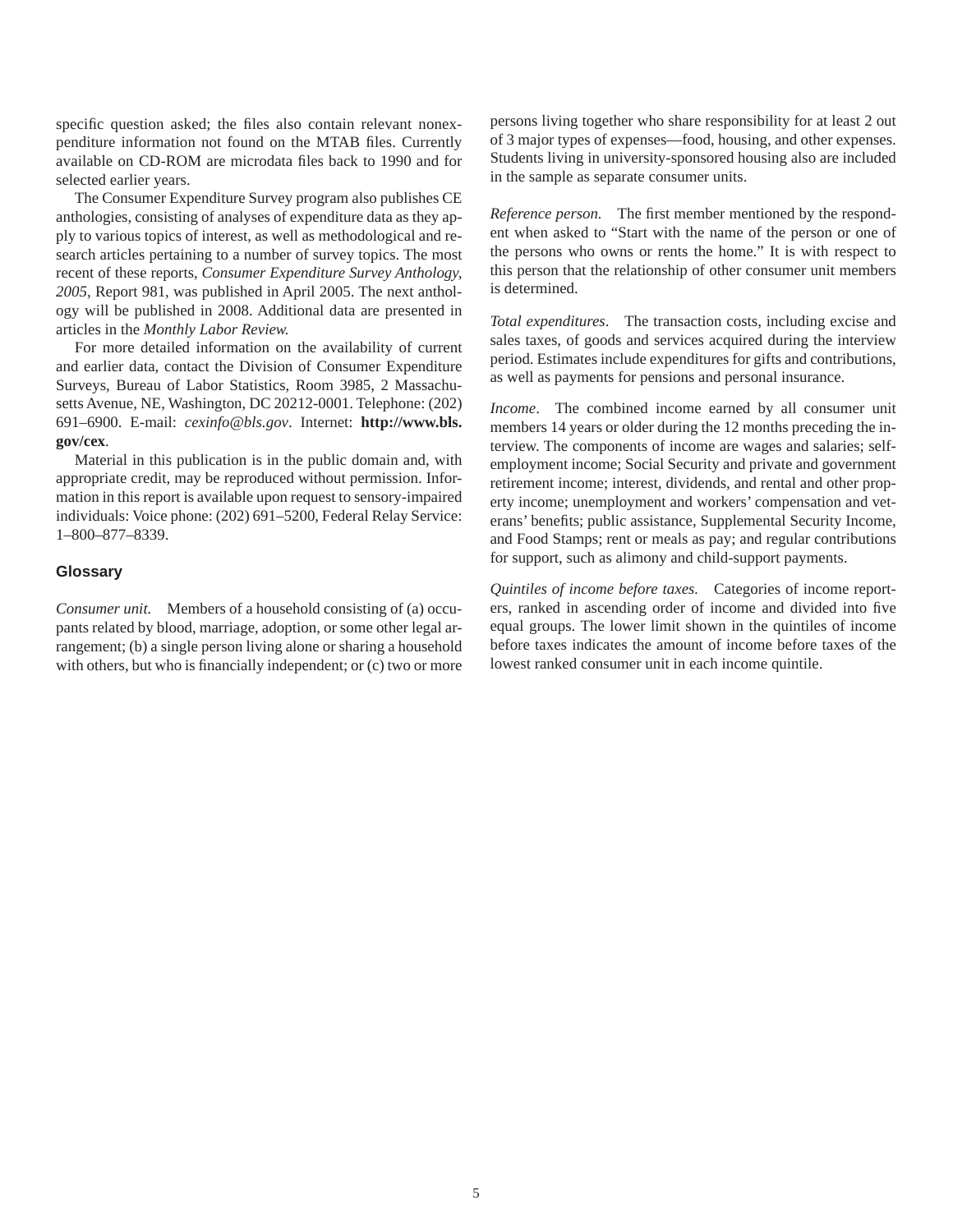| Item                                    | ΑIΙ<br>consumer<br>units | Lowest<br>20<br>percent | Second<br>20<br>percent | Third<br>20<br>percent | Fourth<br>20<br>percent | Highest<br>20<br>percent |
|-----------------------------------------|--------------------------|-------------------------|-------------------------|------------------------|-------------------------|--------------------------|
| Number of consumer units (in thousands) | 118.843<br>n.a.          | 23.738<br>n.a.          | 23.773<br>\$18,370      | 23.765<br>\$35,095     | 23.770<br>\$56,222      | 23.796<br>\$88,774       |
| Consumer unit characteristics:          |                          |                         |                         |                        |                         |                          |
|                                         | \$60,533                 | \$9,974                 | \$26,657                | \$44,933               | \$70,975                | \$149,963                |
|                                         | 48.7                     | 52.3                    | 50.9                    | 47.4                   | 46.1                    | 46.9                     |
| Average number in consumer unit:        |                          |                         |                         |                        |                         |                          |
|                                         | 2.5                      | 1.7                     | 2.2                     | 2.5                    | 2.8                     | 3.1                      |
|                                         | 6.6                      | $\mathcal{A}$           | .5                      | 6.6                    | .7                      | .8                       |
|                                         | .3                       | .4                      | $\mathcal{A}$           | .3                     | $\cdot$ .2              | $\cdot$ .2               |
|                                         | 1.3                      | .5                      | 1.0                     | 1.4                    | 1.8                     | 2.1                      |
|                                         | 1.9                      | .9                      | 1.5                     | 1.9                    | 2.5                     | 2.9                      |
|                                         | 67                       | 42                      | 56                      | 67                     | 80                      | 91                       |
| Average annual expenditures             | \$48,398                 | \$20,410                | \$30,224                | \$41.431               | \$55,697                | \$94,150                 |
|                                         | 6,111                    | 3,193                   | 4,307                   | 5,614                  | 7,195                   | 10,243                   |
|                                         | 3.417                    | 2,138                   | 2.647                   | 3,210                  | 3,903                   | 5,186                    |
| Cereals and bakery products             | 446                      | 276                     | 354                     | 413                    | 516                     | 673                      |
| Meats, poultry, fish, and eggs          | 797                      | 532                     | 631                     | 749                    | 902                     | 1.172                    |
|                                         | 368                      | 227                     | 291                     | 358                    | 426                     | 540                      |
|                                         | 592                      | 370                     | 464                     | 547                    | 649                     | 933                      |
|                                         | 1,212                    | 733                     | 907                     | 1,144                  | 1,410                   | 1,867                    |
|                                         | 2,694                    | 1,055                   | 1,660                   | 2,404                  | 3,292                   | 5,058                    |
|                                         | 497                      | 213                     | 294                     | 474                    | 534                     | 971                      |
|                                         | 16.366                   | 8.128                   | 10.973                  | 14.204                 | 18.428                  | 30.071                   |
|                                         | 9.673                    | 4,805                   | 6.405                   | 8,269                  | 10.847                  | 18.025                   |
|                                         | 6.516                    | 1,719                   | 3.003                   | 4.928                  | 7.949                   | 14.968                   |
|                                         | 2,590                    | 2,946                   | 3,240                   | 3,032                  | 2,369                   | 1,363                    |
|                                         | 567                      | 140                     | 162                     | 310                    | 529                     | 1.694                    |
| Utilities, fuels, and public services   | 3,397                    | 2,090                   | 2,782                   | 3,307                  | 3,901                   | 4,902                    |
|                                         | 948                      | 310                     | 443                     | 668                    | 916                     | 2,398                    |
| Housekeeping supplies                   | 640                      | 331                     | 437                     | 552                    | 779                     | 1,097                    |
| Household furnishings and equipment     | 1,708                    | 591                     | 906                     | 1.406                  | 1,985                   | 3,649                    |
|                                         | 1,874                    | 845                     | 1,193                   | 1,680                  | 2,101                   | 3,548                    |
|                                         | 8,508                    | 3,038                   | 5,277                   | 7,662                  | 10,120                  | 16,426                   |
| Vehicle purchases (net outlay)          | 3,421                    | 987                     | 1,954                   | 2,940                  | 3,774                   | 7,442                    |
|                                         | 2,227                    | 991                     | 1,624                   | 2,182                  | 2,829                   | 3,508                    |
| Other vehicle expenses                  | 2,355                    | 879                     | 1,489                   | 2,188                  | 2,968                   | 4,248                    |
|                                         | 505                      | 182                     | 211                     | 352                    | 549                     | 1,228                    |
|                                         | 2.766                    | 1,485                   | 2.456                   | 2.647                  | 3.154                   | 4.086                    |
|                                         | 2.376                    | 879                     | 1.271                   | 1.898                  | 2,720                   | 5.105                    |
| Personal care products and services     | 585                      | 262                     | 385                     | 513                    | 713                     | 1.050                    |
|                                         | 117                      | 51                      | 73                      | 98                     | 131                     | 232                      |
|                                         | 888                      | 505                     | 295                     | 477                    | 879                     | 2.281                    |
| Tobacco products and smoking supplies   | 327                      | 266                     | 345                     | 367                    | 374                     | 282                      |
|                                         | 846                      | 454                     | 510                     | 674                    | 939                     | 1.652                    |
|                                         | 1,869                    | 573                     | 1,117                   | 1,412                  | 1,834                   | 4,403                    |
| Personal insurance and pensions         | 5,270                    | 517                     | 1,728                   | 3,712                  | 6,577                   | 13,800                   |
| Life and other personal insurance       | 322                      | 97                      | 164                     | 227                    | 370                     | 752                      |
| Pensions and Social Security            | 4,948                    | 420                     | 1,564                   | 3,485                  | 6,207                   | 13,048                   |
|                                         |                          |                         |                         |                        |                         |                          |

#### **Table 1. Quintiles of income before taxes: Average annual expenditures and characteristics, Consumer Expenditure Survey, 2006**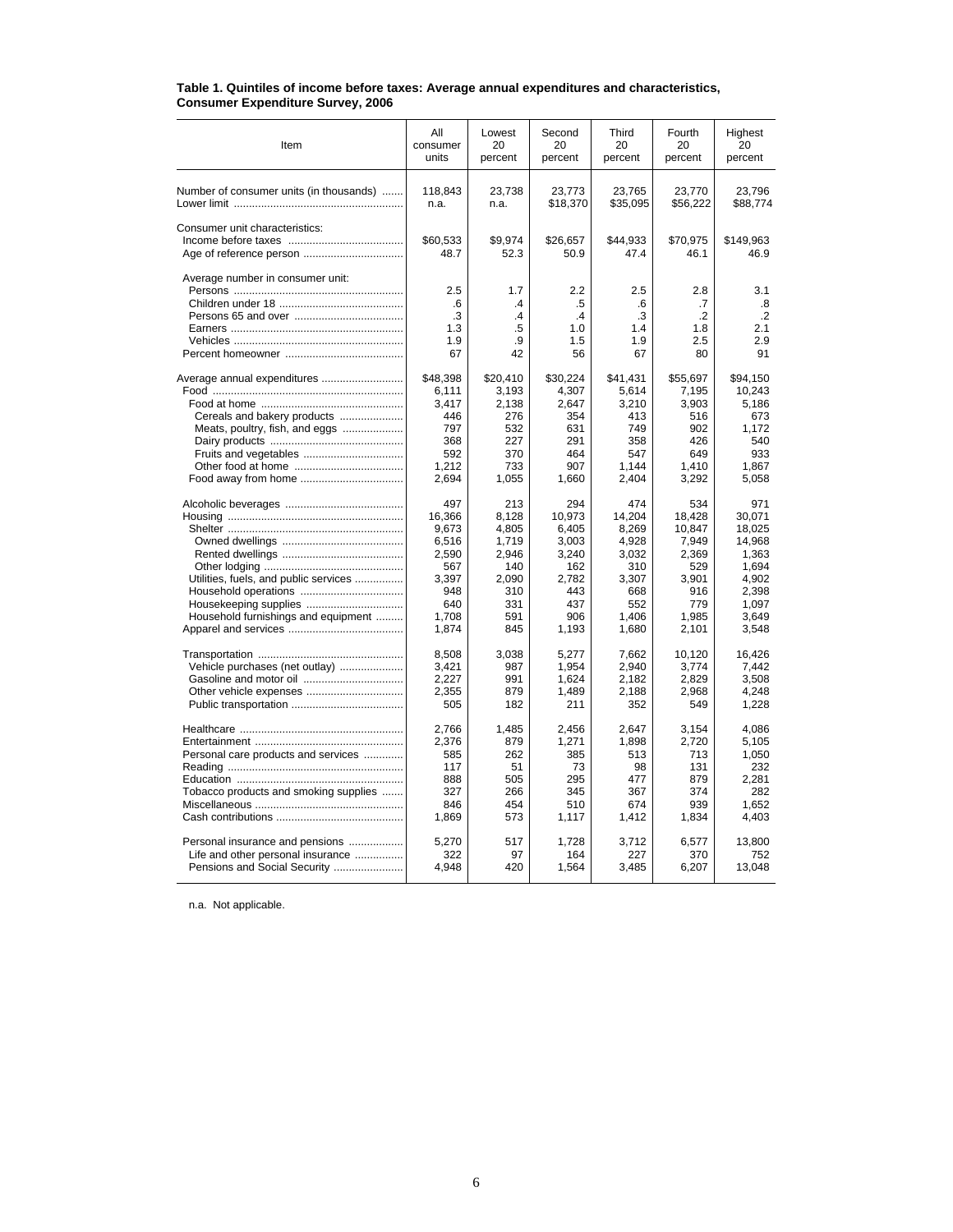# **Table 2. Income before taxes: Average annual expenditures and characteristics, Consumer Expenditure Survey, 2006**

| Item                                                      | All                    | Less                              | \$5,000                   | \$10,000                   | \$15,000                   | \$20,000              | \$30,000               | \$40,000               | \$50,000                    | \$70.000                       |
|-----------------------------------------------------------|------------------------|-----------------------------------|---------------------------|----------------------------|----------------------------|-----------------------|------------------------|------------------------|-----------------------------|--------------------------------|
|                                                           | consumer               | than                              | to                        | to                         | to                         | to                    | to                     | to                     | to                          | and                            |
|                                                           | units                  | \$5,000                           | \$9,999                   | \$14,999                   | \$19,999                   | \$29,999              | \$39,999               | \$49,999               | \$69,999                    | more                           |
| Number of consumer units (in thousands)                   | 118,843                | 4,572                             | 6,247                     | 7,585                      | 7,671                      | 14,232                | 13,304                 | 11,446                 | 17,674                      | 36,112                         |
| Consumer unit characteristics:<br>Age of reference person | \$60,533<br>48.7       | \$439<br>43.2                     | \$8,006<br>50.7           | \$12,551<br>56.9           | \$17,462<br>56.1           | \$24,905<br>51.1      | \$34,685<br>48.2       | \$44,620<br>47.5       | \$59,253<br>46.6            | \$125,688<br>46.4              |
| Average number in consumer unit:                          | 2.5<br>.6<br>.3<br>1.3 | 1.6<br>.3<br>$\overline{2}$<br>.5 | 1.6<br>.3<br>.3<br>$.5\,$ | 1.7<br>$\cdot$<br>.5<br>.5 | 1.9<br>$\cdot$<br>.5<br>.6 | 2.2<br>.6<br>.5<br>.9 | 2.3<br>.6<br>.3<br>1.2 | 2.5<br>.6<br>.3<br>1.4 | 2.8<br>.7<br>$\cdot$<br>1.6 | 3.0<br>.8<br>$\cdot$ .2<br>2.0 |
|                                                           | 1.9                    | .8                                | $\cdot$ 7                 | 1.0                        | 1.2                        | 1.5                   | 1.7                    | 1.9                    | 2.3                         | 2.8                            |
|                                                           | 67                     | 36                                | 32                        | 47                         | 53                         | 55                    | 60                     | 68                     | 75                          | 88                             |
| Average annual expenditures                               | \$48.398               | \$20.709                          | \$16.751                  | \$20.612                   | \$24.422                   | \$29.042              | \$35.108               | \$39.573               | \$50.086                    | \$82.294                       |
|                                                           | 6,111                  | 3,049                             | 2,860                     | 3,099                      | 3,631                      | 4,136                 | 4,689                  | 5,330                  | 6,496                       | 9,300                          |
|                                                           | 3.417                  | 1.802                             | 1.894                     | 2,159                      | 2.476                      | 2.605                 | 2,719                  | 3.061                  | 3.603                       | 4.798                          |
| Cereals and bakery products                               | 446                    | 239                               | 248                       | 277                        | 319                        | 357                   | 346                    | 406                    | 463                         | 627                            |
| Meats, poultry, fish, and eggs                            | 797                    | 485                               | 466                       | 525                        | 613                        | 623                   | 634                    | 723                    | 814                         | 1.103                          |
|                                                           | 368                    | 188                               | 203                       | 233                        | 259                        | 275                   | 318                    | 333                    | 406                         | 503                            |
|                                                           | 592                    | 293                               | 328                       | 378                        | 428                        | 471                   | 462                    | 537                    | 597                         | 841                            |
|                                                           | 1,212                  | 597                               | 649                       | 747                        | 857                        | 878                   | 959                    | 1,061                  | 1,322                       | 1,724                          |
|                                                           | 2,694                  | 1,246                             | 966                       | 940                        | 1,155                      | 1,531                 | 1,970                  | 2,269                  | 2,892                       | 4,502                          |
|                                                           | 497                    | 220                               | 192                       | 202                        | 227                        | 254                   | 384                    | 427                    | 505                         | 833                            |
|                                                           | 16,366                 | 8,037                             | 7,047                     | 8,176                      | 9,408                      | 10,755                | 12,289                 | 13,970                 | 16,635                      | 26.495                         |
|                                                           | 9,673                  | 5,037                             | 4,221                     | 4,699                      | 5,399                      | 6,297                 | 7,311                  | 8,057                  | 9,706                       | 15,853                         |
|                                                           | 6,516                  | 2,024                             | 1,212                     | 1,596                      | 2,232                      | 2.929                 | 3,837                  | 4,752                  | 6,525                       | 12,902                         |
|                                                           | 2,590                  | 2,742                             | 2,906                     | 2,998                      | 3,020                      | 3,227                 | 3,255                  | 2,999                  | 2,761                       | 1,629                          |
|                                                           | 567                    | 272                               | 103                       | 106                        | 147                        | 140                   | 220                    | 306                    | 420                         | 1.322                          |
| Utilities, fuels, and public services                     | 3,397                  | 1,827                             | 1,811                     | 2,201                      | 2,531                      | 2,763                 | 2,972                  | 3,275                  | 3,747                       | 4,579                          |
|                                                           | 948                    | 307                               | 217                       | 361                        | 394                        | 405                   | 513                    | 696                    | 797                         | 1,923                          |
|                                                           | 640                    | 297                               | 379                       | 288                        | 356                        | 409                   | 472                    | 531                    | 667                         | 1,003                          |
| Household furnishings and equipment                       | 1,708                  | 570                               | 419                       | 627                        | 729                        | 881                   | 1,021                  | 1,410                  | 1,717                       | 3,137                          |
|                                                           | 1,874                  | 1,255                             | 883                       | 670                        | 860                        | 1,133                 | 1,297                  | 1,573                  | 1,981                       | 3,078                          |
|                                                           | 8,508                  | 3,206                             | 2,107                     | 3,299                      | 3,572                      | 5,067                 | 6,770                  | 6,844                  | 9,423                       | 14,500                         |
| Vehicle purchases (net outlay)                            | 3,421                  | 1,161                             | 485                       | 1,261                      | 961                        | 1,866                 | 2,781                  | 2,229                  | 3,597                       | 6,331                          |
| Gasoline and motor oil                                    | 2,227                  | 966                               | 794                       | 980                        | 1,278                      | 1,580                 | 1,897                  | 2.147                  | 2,599                       | 3,319                          |
|                                                           | 2,355                  | 882                               | 667                       | 890                        | 1,107                      | 1,427                 | 1,811                  | 2,193                  | 2,728                       | 3,837                          |
|                                                           | 505                    | 197                               | 162                       | 167                        | 225                        | 193                   | 280                    | 275                    | 499                         | 1,013                          |
|                                                           | 2,766                  | 1,041                             | 948                       | 1,738                      | 2,221                      | 2,411                 | 2,498                  | 2,616                  | 3,006                       | 3,791                          |
|                                                           | 2,376                  | 856                               | 765                       | 833                        | 1,103                      | 1,158                 | 1,579                  | 1,864                  | 2,344                       | 4,371                          |
| Personal care products and services                       | 585                    | 230                               | 201                       | 256                        | 346                        | 355                   | 450                    | 481                    | 629                         | 949                            |
|                                                           | 117                    | 48                                | 41                        | 55                         | 65                         | 71                    | 80                     | 99                     | 116                         | 201                            |
|                                                           | 888                    | 1,046                             | 441                       | 462                        | 240                        | 285                   | 398                    | 412                    | 681                         | 1,838                          |
| Tobacco products and smoking supplies                     | 327                    | 239                               | 265                       | 243                        | 302                        | 331                   | 383                    | 364                    | 382                         | 311                            |
|                                                           | 846                    | 544                               | 330                       | 515                        | 412                        | 559                   | 572                    | 584                    | 871                         | 1.412                          |
|                                                           | 1,869                  | 482                               | 359                       | 547                        | 1,222                      | 961                   | 1,181                  | 1,280                  | 1,743                       | 3,580                          |
| Personal insurance and pensions                           | 5,270                  | 456                               | 311                       | 517                        | 813                        | 1,564                 | 2,537                  | 3,729                  | 5,275                       | 11,635                         |
| Life and other personal insurance                         | 322                    | 75                                | 79                        | 108                        | 129                        | 168                   | 171                    | 235                    | 314                         | 629                            |
| Pensions and Social Security                              | 4,948                  | 381                               | 232                       | 409                        | 684                        | 1,396                 | 2,365                  | 3,494                  | 4,961                       | 11,005                         |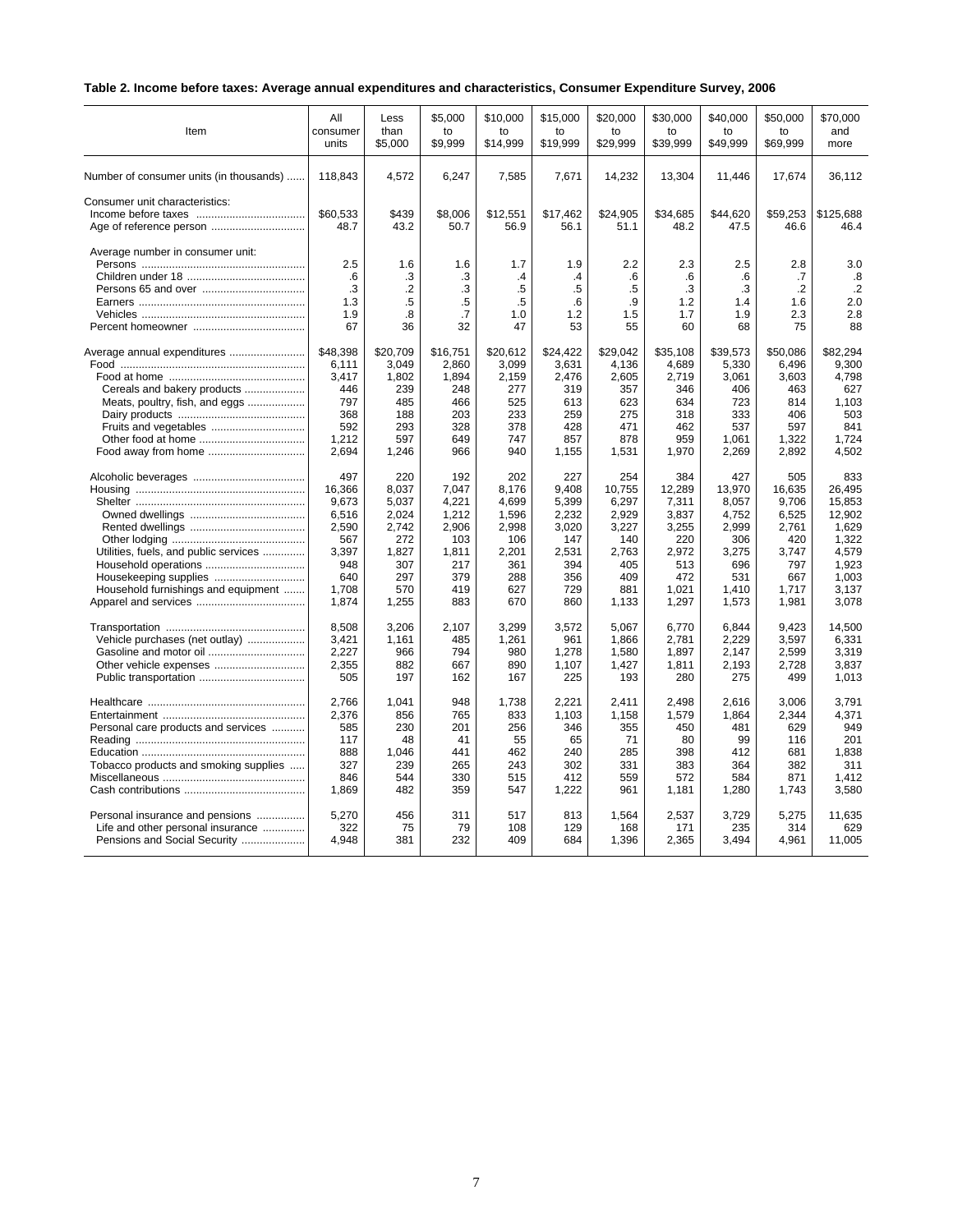| Table 3. Higher income before taxes: Average annual expenditures and characteristics, Consumer Expenditure Survey, |  |
|--------------------------------------------------------------------------------------------------------------------|--|
| 2006                                                                                                               |  |

| Item                                    | All                           | Less                          | \$70,000                              | \$80,000                           | \$100,000                          | \$100,000                            | \$120,000                          | \$150,000                             |
|-----------------------------------------|-------------------------------|-------------------------------|---------------------------------------|------------------------------------|------------------------------------|--------------------------------------|------------------------------------|---------------------------------------|
|                                         | consumer                      | than                          | to                                    | to                                 | and                                | to                                   | to                                 | and                                   |
|                                         | units                         | \$70,000                      | \$79,999                              | \$99,999                           | more                               | \$119,999                            | \$149,999                          | more                                  |
| Number of consumer units (in thousands) | 118,843                       | 82,730                        | 6,956                                 | 10,241                             | 18,915                             | 6,300                                | 5,357                              | 7,258                                 |
| Consumer unit characteristics:          | \$60.533<br>48.7              | \$32.093<br>49.7              | \$74.647<br>45.5                      | \$88.763<br>46.2                   | \$164.452<br>46.9                  | \$108.417<br>46.1                    | \$132.682<br>46.3                  | \$236.545<br>48.1                     |
| Average number in consumer unit:        | 2.5<br>.6<br>.3<br>1.3<br>1.9 | 2.2<br>.6<br>.4<br>1.1<br>1.6 | 2.8<br>.7<br>$\cdot$ .2<br>1.8<br>2.5 | 3.0<br>.7<br>$\cdot$<br>1.9<br>2.7 | 3.2<br>.8<br>$\cdot$<br>2.1<br>2.9 | 3.2<br>.9<br>$\cdot$ 1<br>2.1<br>2.7 | 3.1<br>.8<br>$\cdot$<br>2.1<br>2.9 | 3.2<br>.9<br>$\cdot$ .2<br>2.0<br>3.1 |
|                                         | 67                            | 58                            | 82                                    | 85                                 | 92                                 | 89                                   | 92                                 | 95                                    |
| Average annual expenditures             | \$48,398                      | \$33,490                      | \$57,352                              | \$65,810                           | \$100,386                          | \$78,129                             | \$88,647                           | \$128,681                             |
|                                         | 6.111                         | 4.660                         | 7.094                                 | 8.491                              | 10.547                             | 9.310                                | 10,159                             | 12.029                                |
|                                         | 3,417                         | 2,784                         | 3,977                                 | 4,482                              | 5,269                              | 4,875                                | 5,169                              | 5,736                                 |
| Cereals and bakery products             | 446                           | 364                           | 515                                   | 605                                | 680                                | 607                                  | 706                                | 733                                   |
| Meats, poultry, fish, and eggs          | 797                           | 657                           | 970                                   | 1,054                              | 1,179                              | 1,184                                | 1,112                              | 1,224                                 |
|                                         | 368                           | 307                           | 419                                   | 472                                | 551                                | 499                                  | 557                                | 597                                   |
|                                         | 592                           | 479                           | 665                                   | 733                                | 963                                | 802                                  | 971                                | 1,117                                 |
|                                         | 1.212                         | 978                           | 1.408                                 | 1.618                              | 1.897                              | 1.782                                | 1.823                              | 2.065                                 |
| Food away from home                     | 2,694                         | 1,875                         | 3,118                                 | 4,009                              | 5,278                              | 4,435                                | 4,990                              | 6,293                                 |
|                                         | 497                           | 344                           | 562                                   | 600                                | 1,059                              | 905                                  | 781                                | 1,419                                 |
|                                         | 16,366                        | 11,927                        | 18,832                                | 21,242                             | 32,157                             | 24,337                               | 28,672                             | 41,579                                |
|                                         | 9,673                         | 6,976                         | 11,260                                | 12,565                             | 19,323                             | 14,564                               | 17,280                             | 24,963                                |
|                                         | 6,516                         | 3,729                         | 8,675                                 | 9,870                              | 16,098                             | 11,787                               | 14,715                             | 20,861                                |
|                                         | 2,590                         | 3,009                         | 2,074                                 | 1,957                              | 1,288                              | 1,622                                | 1,150                              | 1,101                                 |
|                                         | 567                           | 238                           | 511                                   | 738                                | 1,937                              | 1,155                                | 1,415                              | 3,000                                 |
| Utilities, fuels, and public services   | 3,397                         | 2,881                         | 3,921                                 | 4,088                              | 5,087                              | 4,525                                | 4,865                              | 5,738                                 |
|                                         | 948                           | 522                           | 975                                   | 1,274                              | 2,623                              | 1,523                                | 1,928                              | 4,090                                 |
|                                         | 640                           | 473                           | 722                                   | 953                                | 1,134                              | 940                                  | 1,039                              | 1,399                                 |
| Household furnishings and equipment     | 1,708                         | 1,075                         | 1,953                                 | 2,362                              | 3,990                              | 2,784                                | 3,560                              | 5,388                                 |
|                                         | 1,874                         | 1,331                         | 2,035                                 | 2,405                              | 3,824                              | 2,775                                | 3,596                              | 4,983                                 |
|                                         | 8,508                         | 5,891                         | 10,921                                | 12,206                             | 17,059                             | 13,601                               | 15,661                             | 21,097                                |
| Vehicle purchases (net outlay)          | 3,421                         | 2,151                         | 4,322                                 | 5,155                              | 7,706                              | 5,502                                | 6,805                              | 10.284                                |
| Gasoline and motor oil                  | 2,227                         | 1,751                         | 2,909                                 | 3,138                              | 3,568                              | 3,318                                | 3,598                              | 3,763                                 |
|                                         | 2,355                         | 1,707                         | 3,115                                 | 3.229                              | 4,432                              | 3,732                                | 4,206                              | 5.209                                 |
|                                         | 505                           | 282                           | 574                                   | 684                                | 1,353                              | 1,049                                | 1,052                              | 1,841                                 |
|                                         | 2,766                         | 2,318                         | 3,216                                 | 3,345                              | 4,244                              | 3,699                                | 3,889                              | 4,984                                 |
|                                         | 2,376                         | 1,500                         | 2,804                                 | 3.225                              | 5,568                              | 4,187                                | 4.434                              | 7.606                                 |
| Personal care products and services     | 585                           | 422                           | 747                                   | 794                                | 1,107                              | 915                                  | 1,054                              | 1,322                                 |
|                                         | 117                           | 80                            | 137                                   | 160                                | 247                                | 191                                  | 228                                | 309                                   |
|                                         | 888                           | 472                           | 843                                   | 1,050                              | 2,631                              | 1,704                                | 1,907                              | 3,974                                 |
| Tobacco products and smoking supplies   | 327                           | 334                           | 363                                   | 348                                | 271                                | 319                                  | 290                                | 216                                   |
|                                         | 846                           | 599                           | 957                                   | 1,065                              | 1,768                              | 1,381                                | 1,379                              | 2,390                                 |
|                                         | 1,869                         | 1,122                         | 1,931                                 | 2,171                              | 4,949                              | 3,904                                | 3,208                              | 7,141                                 |
| Personal insurance and pensions         | 5,270                         | 2,491                         | 6,910                                 | 8,709                              | 14.956                             | 10,903                               | 13,388                             | 19,633                                |
| Life and other personal insurance       | 322                           | 188                           | 373                                   | 453                                | 819                                | 571                                  | 568                                | 1,218                                 |
| Pensions and Social Security            | 4,948                         | 2,303                         | 6,537                                 | 8,256                              | 14,138                             | 10,332                               | 12,819                             | 18,415                                |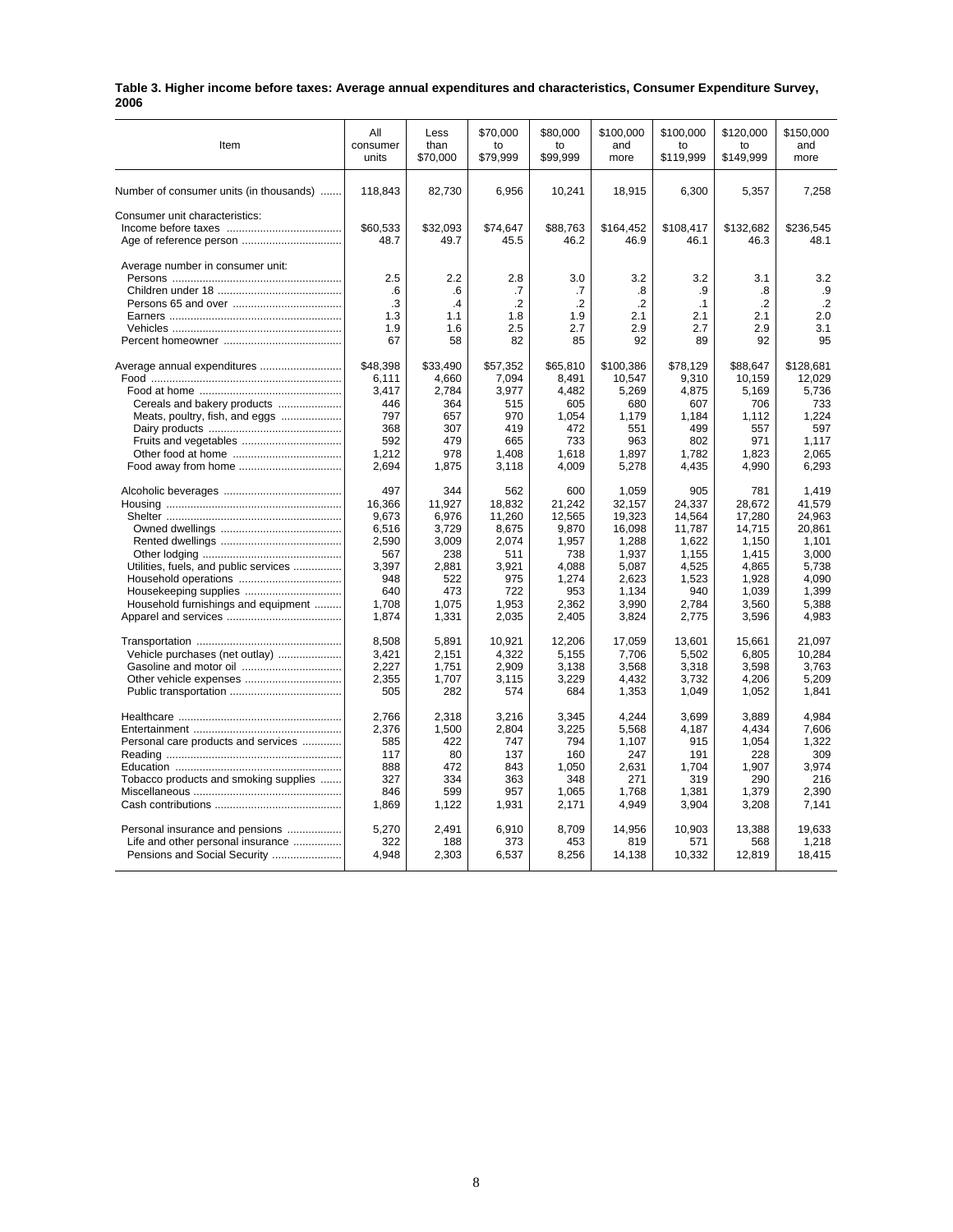# **Table 4. Age of reference person: Average annual expenditures and characteristics, Consumer Expenditure Survey, 2006**

| Item                                                      | All<br>consumer<br>units | Under<br>25<br>years | 25-34<br>years    | 35-44<br>years    | 45-54<br>years    | 55-64<br>years    | 65 years<br>and older | 65-74<br>years    | 75 years<br>and older |
|-----------------------------------------------------------|--------------------------|----------------------|-------------------|-------------------|-------------------|-------------------|-----------------------|-------------------|-----------------------|
| Number of consumer units (in thousands)                   | 118,843                  | 8,167                | 20,071            | 23,950            | 24,696            | 18,952            | 23,007                | 11,764            | 11,243                |
| Consumer unit characteristics:<br>Age of reference person | \$60,533<br>48.7         | \$29,057<br>21.5     | \$57,208<br>29.6  | \$75,613<br>39.7  | \$77,043<br>49.3  | \$64,425<br>59.1  | \$37,982<br>75.2      | \$46,064<br>69.1  | \$29,525<br>81.5      |
| Average number in consumer unit:                          | 2.5                      | 2.0                  | 2.9               | 3.2               | 2.7               | 2.0               | 1.7                   | 1.9               | 1.5                   |
|                                                           | .6                       | $\cdot$              | 1.1               | 1.3               | .6                | $\cdot$ 1         | $\cdot$ 1             | $\cdot$ 1         | (1)                   |
|                                                           | .3                       | (1)                  | (1)               | (1)               | (1)               | $\cdot$ 1         | 1.4                   | 1.4               | 1.3                   |
|                                                           | 1.3                      | 1.3                  | 1.5               | 1.6               | 1.7               | 1.3               | .5                    | .7                | $\cdot$ .2            |
|                                                           | 1.9                      | 1.2                  | 1.8               | 2.1               | 2.4               | 2.1               | 1.6                   | 1.9               | 1.2                   |
|                                                           | 67                       | 20                   | 50                | 68                | 75                | 80                | 80                    | 83                | 77                    |
| Average annual expenditures                               | \$48,398<br>6,111        | \$28,181<br>3,919    | \$47,582<br>6,104 | \$57,476<br>7,331 | \$57,563<br>7,328 | \$50.789<br>6,132 | \$35,058<br>4,319     | \$40.960<br>5,172 | \$28.904<br>3,437     |
|                                                           | 3.417                    | 1,946                | 3,186             | 4,128             | 4,036             | 3,518             | 2,659                 | 3,062             | 2,244                 |
| Cereals and bakery products                               | 446                      | 240                  | 406               | 553               | 510               | 453               | 370                   | 413               | 325                   |
| Meats, poultry, fish, and eggs                            | 797                      | 434                  | 746               | 962               | 972               | 801               | 611                   | 723               | 495                   |
|                                                           | 368                      | 219                  | 352               | 452               | 420               | 370               | 293                   | 330               | 256                   |
|                                                           | 592                      | 319                  | 537               | 671               | 683               | 656               | 507                   | 572               | 439                   |
|                                                           | 1,212                    | 734                  | 1.144             | 1.490             | 1,451             | 1,238             | 878                   | 1,024             | 729                   |
|                                                           | 2,694                    | 1,973                | 2,918             | 3,203             | 3,292             | 2,613             | 1,659                 | 2,110             | 1,193                 |
|                                                           | 497                      | 473                  | 657               | 496               | 612               | 477               | 263                   | 339               | 184                   |
|                                                           | 16,366                   | 9,355                | 17,139            | 20,303            | 18,377            | 16,529            | 11,787                | 13,273            | 10.236                |
|                                                           | 9,673                    | 5,923                | 10,725            | 12.445            | 10,896            | 9.199             | 6,281                 | 6,934             | 5.597                 |
|                                                           | 6,516                    | 1,405                | 6,132             | 8,965             | 8,024             | 6,866             | 4,210                 | 5,151             | 3,224                 |
|                                                           | 2,590                    | 4,315                | 4,286             | 2,938             | 2,064             | 1,460             | 1,630                 | 1,191             | 2,090                 |
|                                                           | 567                      | 203                  | 307               | 541               | 807               | 873               | 441                   | 592               | 284                   |
| Utilities, fuels, and public services                     | 3.397                    | 1,781                | 3,093             | 3,854             | 3,912             | 3.640             | 3,008                 | 3,297             | 2.705                 |
|                                                           | 948                      | 374                  | 1.130             | 1,380             | 793               | 934               | 720                   | 718               | 722                   |
|                                                           | 640                      | 295<br>982           | 531               | 761               | 727               | 739               | 554                   | 660               | 445<br>767            |
| Household furnishings and equipment                       | 1.708<br>1,874           | 1,464                | 1.660<br>2,152    | 1.864<br>2,368    | 2.050<br>2,176    | 2.017<br>1,892    | 1,224<br>930          | 1.664<br>1,212    | 639                   |
|                                                           |                          |                      |                   |                   |                   |                   |                       |                   |                       |
|                                                           | 8,508                    | 5,667                | 9,047             | 9,977             | 10,111            | 8,676             | 5,658                 | 7,481             | 3,751                 |
| Vehicle purchases (net outlay)                            | 3,421                    | 2,396                | 3,912             | 4,057             | 3,983             | 3,165             | 2,301                 | 3,273             | 1.284                 |
|                                                           | 2,227                    | 1,637                | 2,346             | 2,636             | 2,693             | 2,288             | 1,359                 | 1,766             | 934                   |
|                                                           | 2,355                    | 1,413                | 2,342             | 2,725             | 2,819             | 2,638             | 1,584                 | 1,972             | 1,179                 |
|                                                           | 505                      | 221                  | 448               | 559               | 616               | 584               | 414                   | 471               | 354                   |
|                                                           | 2,766                    | 706                  | 1,652             | 2.284             | 2,757             | 3,556             | 4,331                 | 4.379             | 4.282                 |
|                                                           | 2,376                    | 1,348                | 2,237             | 2,966             | 2,770             | 2,666             | 1,584                 | 2,049             | 1,099                 |
| Personal care products and services                       | 585                      | 348                  | 547               | 688               | 696               | 586               | 475                   | 527               | 421                   |
|                                                           | 117                      | 46                   | 82                | 112               | 133               | 147               | 136                   | 143               | 129                   |
|                                                           | 888                      | 1,259                | 710               | 857               | 1,736             | 662               | 219                   | 274               | 162                   |
| Tobacco products and smoking supplies                     | 327                      | 286                  | 318               | 354               | 433               | 370               | 171                   | 241               | 97                    |
|                                                           | 846                      | 388                  | 615               | 943               | 971               | 1,105             | 762                   | 966               | 549                   |
|                                                           | 1,869                    | 632                  | 1,070             | 1,707             | 2,118             | 2,266             | 2,579                 | 2,121             | 3,058                 |
| Personal insurance and pensions                           | 5,270                    | 2,291                | 5,252             | 7,090             | 7,346             | 5,726             | 1,844                 | 2,782             | 862                   |
| Life and other personal insurance                         | 322                      | 42                   | 172               | 364               | 413               | 458               | 299                   | 365               | 231                   |
| Pensions and Social Security                              | 4,948                    | 2,249                | 5,079             | 6,726             | 6,933             | 5,267             | 1,545                 | 2,417             | 631                   |
|                                                           |                          |                      |                   |                   |                   |                   |                       |                   |                       |

<sup>1</sup> Value less than 0.05.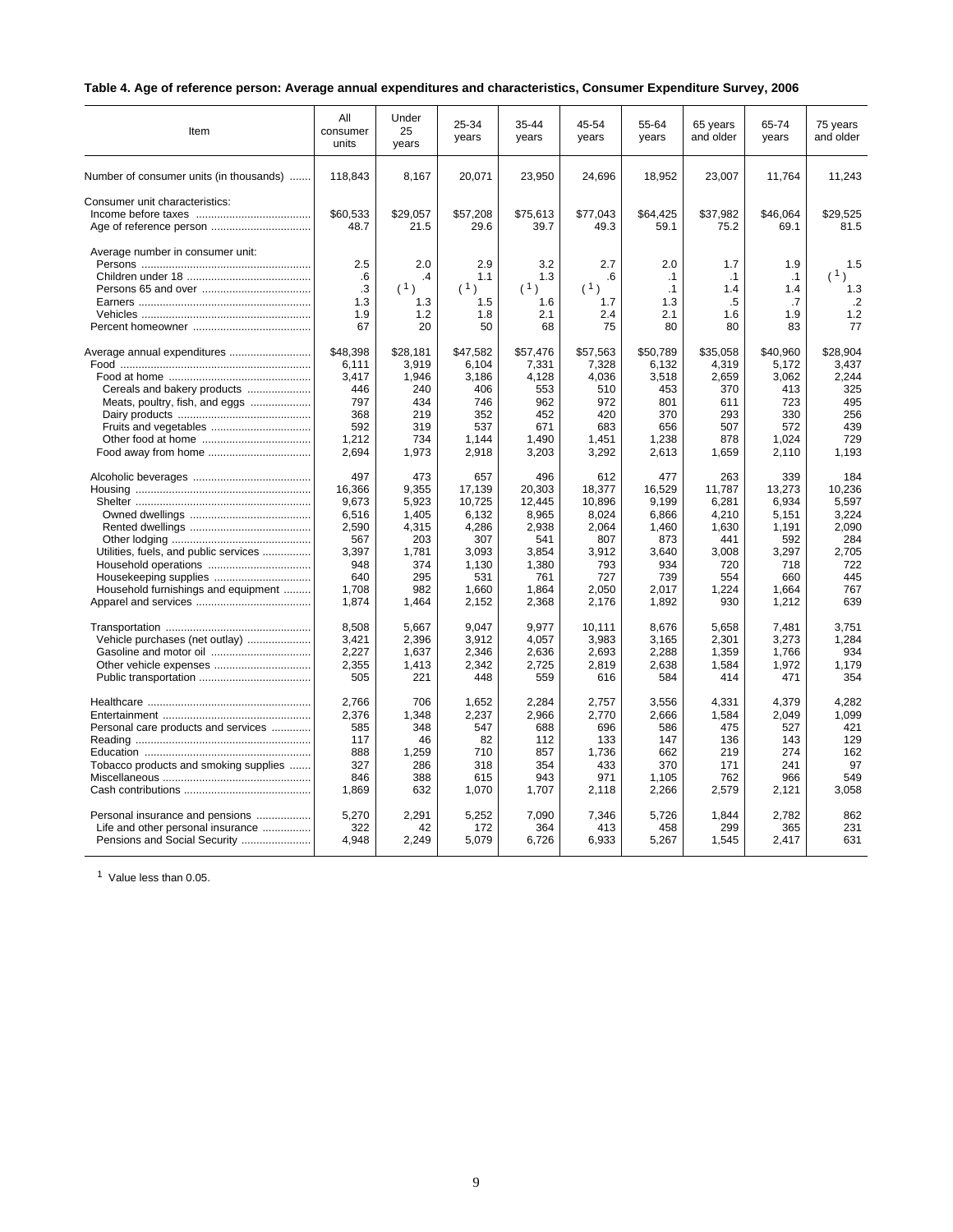#### **Table 5. Size of consumer unit: Average annual expenditures and characteristics, Consumer Expenditure Survey, 2006**

|                                         |                          |               |              | Two or more persons |                  |                 |                            |  |
|-----------------------------------------|--------------------------|---------------|--------------|---------------------|------------------|-----------------|----------------------------|--|
| Item                                    | All<br>consumer<br>units | One<br>person | Total        | Two<br>persons      | Three<br>persons | Four<br>persons | Five or<br>more<br>persons |  |
| Number of consumer units (in thousands) | 118,843                  | 35,221        | 83,621       | 37,650              | 18,445           | 16,484          | 11,043                     |  |
| Consumer unit characteristics:          |                          |               |              |                     |                  |                 |                            |  |
|                                         | \$60,533                 | \$31,557      | \$72,738     | \$65,632            | \$72,418         | \$82,996        | \$82,190                   |  |
|                                         | 48.7                     | 52.5          | 47.1         | 53.1                | 44.2             | 40.7            | 41.2                       |  |
| Average number in consumer unit:        |                          |               |              |                     |                  |                 |                            |  |
|                                         | 2.5                      | 1.0           | 3.1          | 2.0                 | 3.0              | 4.0             | 5.6                        |  |
|                                         | .6                       | n.a.          | .9           | $\cdot$ 1           | .8               | 1.6             | 2.7                        |  |
|                                         | .3                       | .3            | .3           | .5                  | $\cdot$          | $\cdot$ 1       | .1                         |  |
|                                         | 1.3                      | .6            | 1.6          | 1.3                 | 1.8              | 2.0             | 2.2                        |  |
|                                         | 1.9                      | 1.1           | 2.3          | 2.2                 | 2.3              | 2.5             | 2.5                        |  |
|                                         | 67                       | 52            | 74           | 76                  | 70               | 76              | 71                         |  |
|                                         | \$48,398                 | \$29,374      | \$56,361     | \$50,652            | \$56,382         | \$63,897        | \$64,654                   |  |
|                                         | 6,111                    | 3,249         | 7,287        | 6,203               | 7,195            | 8,543           | 9,334                      |  |
|                                         | 3,417                    | 1,728         | 4,109        | 3,328               | 4,010            | 4,833           | 5,880                      |  |
|                                         | 446                      | 224           | 538          | 430                 | 504              | 654             | 790                        |  |
| Meats, poultry, fish, and eggs          | 797                      | 367           | 974          | 768                 | 941              | 1,120           | 1,508                      |  |
|                                         | 368                      | 188           | 443          | 358                 | 429              | 537             | 615                        |  |
|                                         | 592                      | 307           | 710          | 593                 | 689              | 818             | 982                        |  |
|                                         | 1,212                    | 643           | 1,446        | 1,179               | 1,447            | 1,703           | 1,985                      |  |
|                                         | 2,694                    | 1,521         | 3,178        | 2,875               | 3,185            | 3,710           | 3,454                      |  |
|                                         | 497                      | 428           | 526          | 586                 | 537              | 483             | 367                        |  |
|                                         | 16,366                   | 11,067        | 18,590       | 16,507              | 18,751           | 21,311          | 21,361                     |  |
|                                         | 9,673                    | 7,187         | 10,721       | 9,569               | 10,767           | 12,148          | 12,441                     |  |
|                                         | 6,516                    | 3,651         | 7,723        | 6,732               | 7,645            | 9,375           | 8,765                      |  |
|                                         | 2,590                    | 3,235         | 2,318        | 2,058               | 2,465            | 2,180           | 3.163                      |  |
|                                         | 567                      | 300           | 680          | 778                 | 656              | 593             | 513                        |  |
| Utilities, fuels, and public services   | 3.397                    | 2,153         | 3.921        | 3,501               | 3.990            | 4.347           | 4.602                      |  |
|                                         | 948                      | 430           | 1,165        | 780                 | 1,328            | 1.777           | 1,293                      |  |
|                                         | 640<br>1,708             | 330<br>967    | 766<br>2,017 | 708<br>1,949        | 698<br>1,968     | 842<br>2,197    | 961<br>2,064               |  |
| Household furnishings and equipment     | 1,874                    | 950           | 2,254        | 1,877               | 2,319            | 2,710           | 2,796                      |  |
|                                         |                          |               |              |                     |                  |                 |                            |  |
|                                         | 8,508                    | 4,433         | 10,224       | 8,805               | 10,471           | 11,836          | 12,239                     |  |
|                                         | 3,421                    | 1,558         | 4,205        | 3,409               | 4.424            | 5,024           | 5.335                      |  |
|                                         | 2,227                    | 1,188         | 2,665        | 2,263               | 2,707            | 3,146           | 3,253                      |  |
|                                         | 2,355                    | 1,324         | 2,789        | 2,531               | 2.813            | 3,147           | 3.093                      |  |
|                                         | 505                      | 363           | 564          | 603                 | 528              | 520             | 558                        |  |
|                                         | 2,766                    | 1,827         | 3,161        | 3,641               | 2,868            | 2,824           | 2,516                      |  |
|                                         | 2,376                    | 1,464         | 2,758        | 2,576               | 2,580            | 3,232           | 2,965                      |  |
|                                         | 585                      | 361           | 678          | 619                 | 703              | 750             | 735                        |  |
|                                         | 117                      | 91            | 128          | 145                 | 111              | 127             | 97                         |  |
|                                         | 888                      | 477           | 1,061        | 632                 | 1,260            | 1,453           | 1,602                      |  |
| Tobacco products and smoking supplies   | 327                      | 227           | 369          | 360                 | 394              | 347             | 392                        |  |
|                                         | 846                      | 662           | 924          | 887                 | 990              | 921             | 935                        |  |
|                                         | 1,869                    | 1.611         | 1,977        | 2,211               | 1,693            | 1,725           | 2,032                      |  |
| Personal insurance and pensions         | 5.270                    | 2.528         | 6.425        | 5,602               | 6,509            | 7.634           | 7,283                      |  |
| Life and other personal insurance       | 322                      | 136           | 400          | 386                 | 395              | 446             | 392                        |  |
| Pensions and Social Security            | 4,948                    | 2,391         | 6,024        | 5,216               | 6,114            | 7,188           | 6,891                      |  |
|                                         |                          |               |              |                     |                  |                 |                            |  |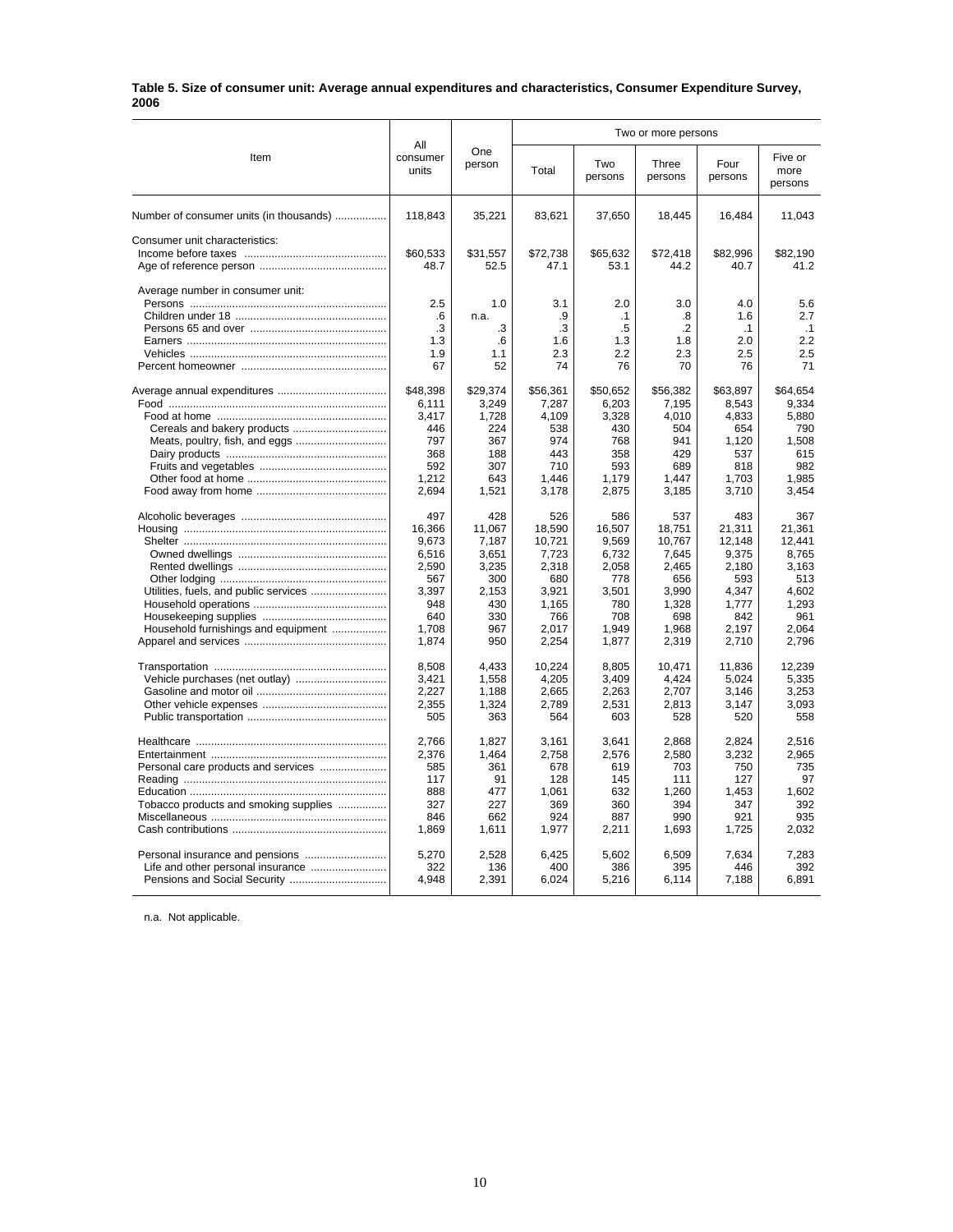# **Table 6. Composition of consumer unit: Average annual expenditures and characteristics, Consumer Expenditure Survey, 2006**

|                                                                              |                                                                                             |                                                                                           |                                                                                              | Husband and wife consumer units                                                              |                                                                                              |                                                                                               |                                                                                             |                                                                                          |                                                                                          |  |
|------------------------------------------------------------------------------|---------------------------------------------------------------------------------------------|-------------------------------------------------------------------------------------------|----------------------------------------------------------------------------------------------|----------------------------------------------------------------------------------------------|----------------------------------------------------------------------------------------------|-----------------------------------------------------------------------------------------------|---------------------------------------------------------------------------------------------|------------------------------------------------------------------------------------------|------------------------------------------------------------------------------------------|--|
| Item                                                                         |                                                                                             | Husband                                                                                   |                                                                                              |                                                                                              | Husband and wife with children                                                               |                                                                                               | Other<br>husband                                                                            | One<br>parent,<br>at least                                                               | Single<br>person<br>and other                                                            |  |
|                                                                              | Total                                                                                       | and wife<br>only                                                                          | Total                                                                                        | Oldest<br>child<br>under 6                                                                   | Oldest<br>child<br>6 to 17                                                                   | Oldest<br>child 18<br>or older                                                                | and wife<br>consumer<br>units                                                               | one child<br>under 18                                                                    | consumer<br>units                                                                        |  |
| Number of consumer units (in thousands)                                      | 59,428                                                                                      | 25,306                                                                                    | 29,381                                                                                       | 5,763                                                                                        | 15,166                                                                                       | 8,452                                                                                         | 4,741                                                                                       | 7,225                                                                                    | 52,190                                                                                   |  |
| Consumer unit characteristics:                                               | \$82,195<br>48.8                                                                            | \$73,032<br>56.8                                                                          | \$89,351<br>42.0                                                                             | \$81,372<br>32.1                                                                             | \$89,792<br>40.2                                                                             | \$93,999<br>52.0                                                                              | \$86,765<br>48.1                                                                            | \$34,852<br>38.3                                                                         | \$39,422<br>50.1                                                                         |  |
| Average number in consumer unit:                                             | 3.2<br>.9<br>.3<br>1.7<br>2.6<br>83                                                         | 2.0<br>n.a.<br>.6<br>1.2<br>2.4<br>87                                                     | 3.9<br>1.6<br>$\cdot$ 1<br>2.0<br>2.6<br>81                                                  | 3.5<br>1.5<br>(1)<br>1.6<br>2.1<br>73                                                        | 4.1<br>2.1<br>(1)<br>1.8<br>2.6<br>80                                                        | 3.9<br>.6<br>$\cdot$<br>2.5<br>3.2<br>87                                                      | 5.0<br>1.5<br>$.5\,$<br>2.3<br>2.7<br>78                                                    | 2.9<br>1.7<br>(1)<br>1.0<br>1.2<br>43                                                    | 1.6<br>$\cdot$<br>.3<br>1.0<br>1.3<br>53                                                 |  |
| Cereals and bakery products                                                  | \$62,503<br>7,920<br>4.423<br>580<br>1,031<br>483<br>780<br>1,549<br>3,497                  | \$55,631<br>6,745<br>3,571<br>461<br>816<br>385<br>650<br>1,260<br>3,175                  | \$68,354<br>8,864<br>5.032<br>674<br>1,152<br>556<br>869<br>1,782<br>3,831                   | \$63,416<br>7,121<br>4.053<br>509<br>788<br>518<br>737<br>1,500<br>3,068                     | \$69,157<br>9,211<br>5,088<br>708<br>1,150<br>573<br>868<br>1,788<br>4,123                   | \$70,234<br>9,356<br>5.578<br>715<br>1,401<br>548<br>957<br>1,957<br>3,777                    | \$63,614<br>8,836<br>5,571<br>681<br>1,535<br>590<br>990<br>1,775<br>3,265                  | \$35,491<br>5,139<br>3.046<br>412<br>725<br>315<br>446<br>1,148<br>2,093                 | \$33.997<br>4,114<br>2,279<br>294<br>531<br>241<br>390<br>824<br>1,835                   |  |
| Utilities, fuels, and public services<br>Household furnishings and equipment | 562<br>20,283<br>11,635<br>9,094<br>1,702<br>839<br>4,139<br>1,334<br>863<br>2,312<br>2,381 | 628<br>17,652<br>10,116<br>7,838<br>1,303<br>976<br>3,680<br>816<br>793<br>2,246<br>1,878 | 500<br>22,502<br>12,957<br>10,260<br>1,939<br>758<br>4,432<br>1,793<br>926<br>2,392<br>2,805 | 476<br>24,837<br>14,092<br>11,083<br>2,483<br>527<br>3,731<br>3,485<br>754<br>2,775<br>2,666 | 506<br>22,728<br>13,493<br>10,681<br>2,100<br>713<br>4,488<br>1,585<br>942<br>2,219<br>2,852 | 502<br>20.522<br>11,221<br>8,943<br>1,281<br>997<br>4,811<br>1,013<br>1.011<br>2,466<br>2,828 | 581<br>20.599<br>11,548<br>8,579<br>2,364<br>605<br>4,776<br>1,245<br>871<br>2,158<br>2,607 | 232<br>13,840<br>8,055<br>3,926<br>3,938<br>190<br>3,331<br>969<br>423<br>1,063<br>1,863 | 456<br>12,233<br>7,664<br>3,939<br>3,414<br>311<br>2,561<br>505<br>404<br>1,099<br>1,281 |  |
|                                                                              | 11,388<br>4,745<br>2,901<br>3,087<br>655                                                    | 9,674<br>3,803<br>2,419<br>2,733<br>718                                                   | 12,787<br>5,553<br>3,246<br>3,381<br>608                                                     | 11,188<br>5,211<br>2,609<br>2,909<br>459                                                     | 12,769<br>5,587<br>3,246<br>3,326<br>610                                                     | 13,909<br>5,725<br>3,680<br>3,800<br>705                                                      | 11,868<br>4,764<br>3,331<br>3,155<br>618                                                    | 5,504<br>1,917<br>1,697<br>1,628<br>261                                                  | 5,644<br>2,121<br>1,534<br>1,621<br>367                                                  |  |
| Personal care products and services<br>Tobacco products and smoking supplies | 3,713<br>3,124<br>749<br>149<br>1.236<br>332<br>969<br>2,312                                | 4,435<br>2,938<br>685<br>172<br>646<br>315<br>915<br>2,681                                | 3,133<br>3,378<br>813<br>137<br>1.769<br>311<br>944<br>2,083                                 | 2,726<br>2,879<br>747<br>105<br>570<br>215<br>774<br>1,347                                   | 3,038<br>3,738<br>783<br>144<br>1.633<br>319<br>964<br>2,116                                 | 3,583<br>3,064<br>921<br>146<br>2.826<br>361<br>1,026<br>2,525                                | 3,446<br>2,552<br>727<br>101<br>1.086<br>559<br>1,413<br>1,764                              | 1,306<br>1,859<br>460<br>63<br>754<br>259<br>644<br>733                                  | 1,887<br>1,590<br>410<br>88<br>510<br>330<br>733<br>1,521                                |  |
| Personal insurance and pensions                                              | 7,383<br>487<br>6,895                                                                       | 6,266<br>475<br>5,790                                                                     | 8,330<br>501<br>7,829                                                                        | 7,766<br>363<br>7,403                                                                        | 8,356<br>522<br>7,834                                                                        | 8,666<br>557<br>8,109                                                                         | 7,475<br>468<br>7,007                                                                       | 2,835<br>150<br>2,686                                                                    | 3,201<br>158<br>3,043                                                                    |  |

<sup>1</sup> Value less than 0.05.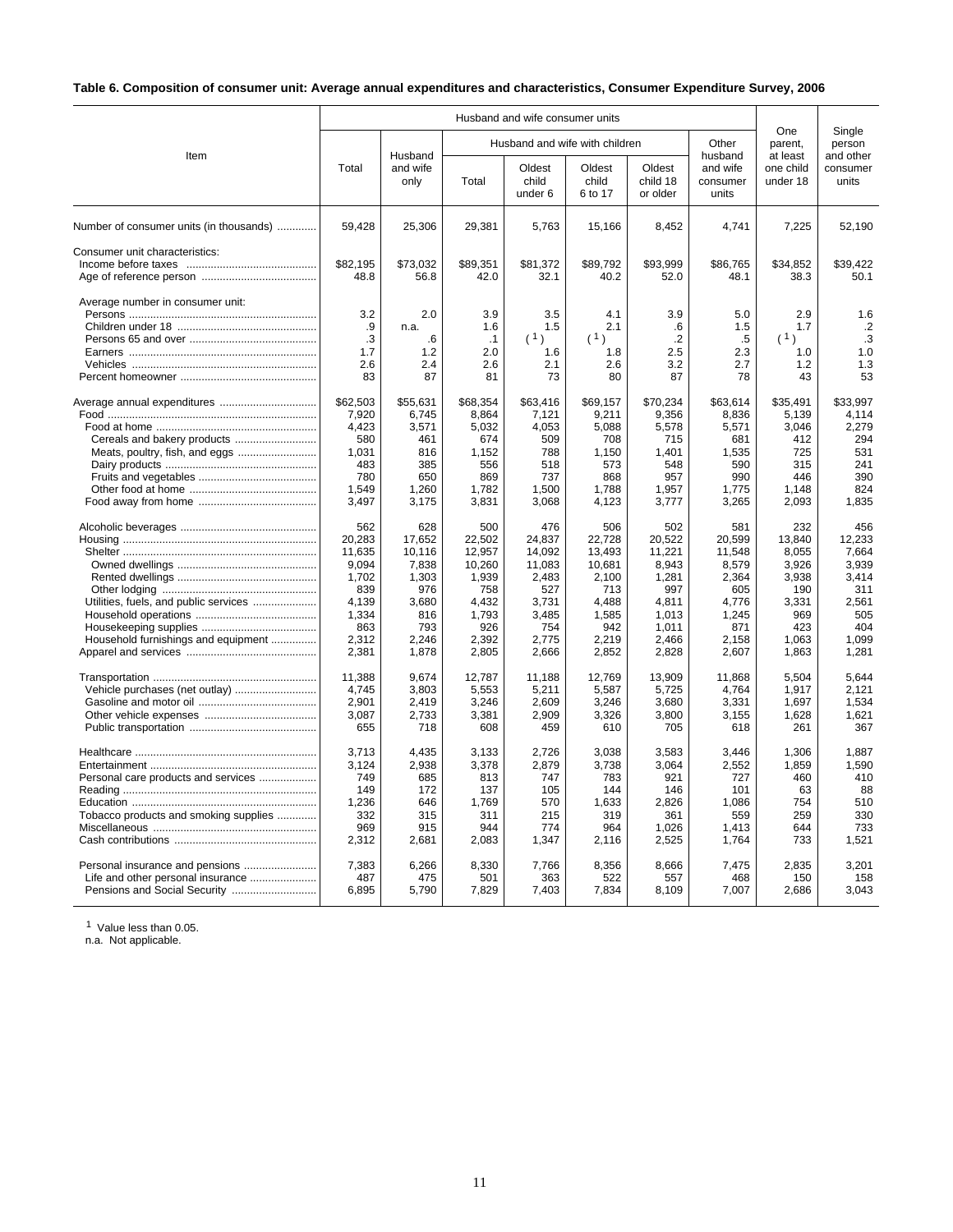#### **Table 7. Number of earners in consumer unit: Average annual expenditures and characteristics, Consumer Expenditure Survey, 2006**

|                                         |                          |            | Single consumers  |                      |            | Consumer units of two or more persons |                             |
|-----------------------------------------|--------------------------|------------|-------------------|----------------------|------------|---------------------------------------|-----------------------------|
| Item                                    | All<br>consumer<br>units | No earner  | One earner        | No earner            | One earner | Two earners                           | Three or<br>more<br>earners |
| Number of consumer units (in thousands) | 118.843                  | 13.017     | 22,205            | 10.000               | 24,022     | 39,222                                | 10,377                      |
| Consumer unit characteristics:          |                          |            |                   |                      |            |                                       |                             |
|                                         | \$60,533                 | \$16,195   | \$40,562          | \$29,936             | \$55,796   | \$86,421                              | \$101,491                   |
|                                         | 48.7                     | 68.7       | 43.1              | 65.3                 | 46.9       | 42.9                                  | 46.1                        |
| Average number in consumer unit:        |                          |            |                   |                      |            |                                       |                             |
|                                         | 2.5                      | 1.0        | 1.0               | 2.3                  | 3.0        | 3.0                                   | 4.4<br>1.0                  |
|                                         | .6<br>.3                 | n.a.<br>.7 | n.a.<br>$\cdot$ 1 | $\mathcal{A}$<br>1.2 | 1.1<br>.3  | .9                                    |                             |
|                                         | 1.3                      | n.a.       | 1.0               | n.a.                 | 1.0        | $\cdot$ 1<br>2.0                      | $\cdot$ 1<br>3.3            |
|                                         | 1.9                      | .8         | 1.2               | 1.7                  | 1.9        | 2.5                                   | 3.2                         |
|                                         | 67                       | 57         | 49                | 78                   | 68         | 75                                    | 81                          |
|                                         |                          |            |                   |                      |            |                                       |                             |
|                                         | \$48,398                 | \$21,694   | \$33,939          | \$35,594             | \$48,901   | \$62,364                              | \$71,597                    |
|                                         | 6.111                    | 2.415      | 3,771             | 5,253                | 6.560      | 7.687                                 | 9.820                       |
|                                         | 3.417                    | 1.616      | 1,798             | 3.440                | 3.912      | 4.061                                 | 5.640                       |
| Cereals and bakery products             | 446                      | 223        | 225               | 471                  | 500        | 541                                   | 701                         |
| Meats, poultry, fish, and eggs          | 797                      | 345        | 380               | 844                  | 944        | 924                                   | 1,428                       |
|                                         | 368                      | 182        | 191               | 359                  | 426        | 445                                   | 575                         |
| Fruits and vegetables                   | 592                      | 307        | 306               | 623                  | 675        | 693                                   | 979                         |
|                                         | 1.212                    | 559        | 695               | 1.142                | 1,367      | 1.458                                 | 1.958                       |
|                                         | 2.694                    | 798        | 1,973             | 1.813                | 2,648      | 3,626                                 | 4.179                       |
|                                         | 497                      | 186        | 579               | 363                  | 374        | 620                                   | 707                         |
|                                         | 16,366                   | 8,572      | 12,533            | 12,276               | 17,217     | 20,489                                | 20.731                      |
|                                         | 9.673                    | 5.144      | 8,384             | 6.107                | 9.940      | 12.058                                | 11.918                      |
|                                         | 6,516                    | 2,325      | 4.428             | 4.074                | 6.566      | 9,014                                 | 9.037                       |
|                                         | 2,590                    | 2,660      | 3,572             | 1,618                | 2,741      | 2,306                                 | 2,059                       |
|                                         | 567                      | 159        | 383               | 415                  | 633        | 738                                   | 822                         |
| Utilities, fuels, and public services   | 3,397                    | 2,087      | 2,192             | 3,296                | 3,718      | 3,991                                 | 4,729                       |
|                                         | 948                      | 441        | 424               | 740                  | 1,032      | 1,442                                 | 838                         |
| Housekeeping supplies                   | 640                      | 330        | 330               | 646                  | 693        | 807                                   | 926                         |
| Household furnishings and equipment     | 1.708                    | 570        | 1.203             | 1.488                | 1.833      | 2.191                                 | 2.320                       |
|                                         | 1,874                    | 578        | 1,179             | 1,258                | 2,004      | 2,519                                 | 2,907                       |
|                                         | 8,508                    | 2.918      | 5,322             | 5,839                | 8,539      | 11,250                                | 14,480                      |
| Vehicle purchases (net outlay)          | 3,421                    | 1.154      | 1.795             | 2,268                | 3.432      | 4.651                                 | 6.177                       |
|                                         | 2.227                    | 690        | 1,479             | 1.477                | 2.274      | 2,910                                 | 3.793                       |
|                                         | 2,355                    | 824        | 1,618             | 1,672                | 2,354      | 3,056                                 | 3,868                       |
|                                         | 505                      | 250        | 429               | 422                  | 478        | 633                                   | 643                         |
|                                         | 2,766                    | 2,490      | 1,439             | 4,607                | 2,988      | 2,935                                 | 3.021                       |
|                                         | 2.376                    | 937        | 1,776             | 1.691                | 2.360      | 3.171                                 | 3.159                       |
| Personal care products and services     | 585                      | 291        | 404               | 480                  | 569        | 743                                   | 900                         |
|                                         | 117                      | 81         | 97                | 128                  | 109        | 138                                   | 131                         |
|                                         | 888                      | 371        | 539               | 226                  | 759        | 1,186                                 | 2,091                       |
| Tobacco products and smoking supplies   | 327                      | 167        | 262               | 232                  | 357        | 384                                   | 472                         |
|                                         | 846                      | 641        | 673               | 755                  | 802        | 970                                   | 1.197                       |
|                                         | 1,869                    | 1,893      | 1,446             | 2,001                | 1,795      | 1,943                                 | 2,505                       |
| Personal insurance and pensions         | 5,270                    | 155        | 3,918             | 486                  | 4,468      | 8,329                                 | 9,477                       |
| Life and other personal insurance       | 322                      | 130        | 140               | 287                  | 327        | 449                                   | 496                         |
| Pensions and Social Security            | 4.948                    | 125        | 3,778             | 199                  | 4,141      | 7,881                                 | 8,981                       |
|                                         |                          |            |                   |                      |            |                                       |                             |

 $1$  Data are likely to have large sampling errors.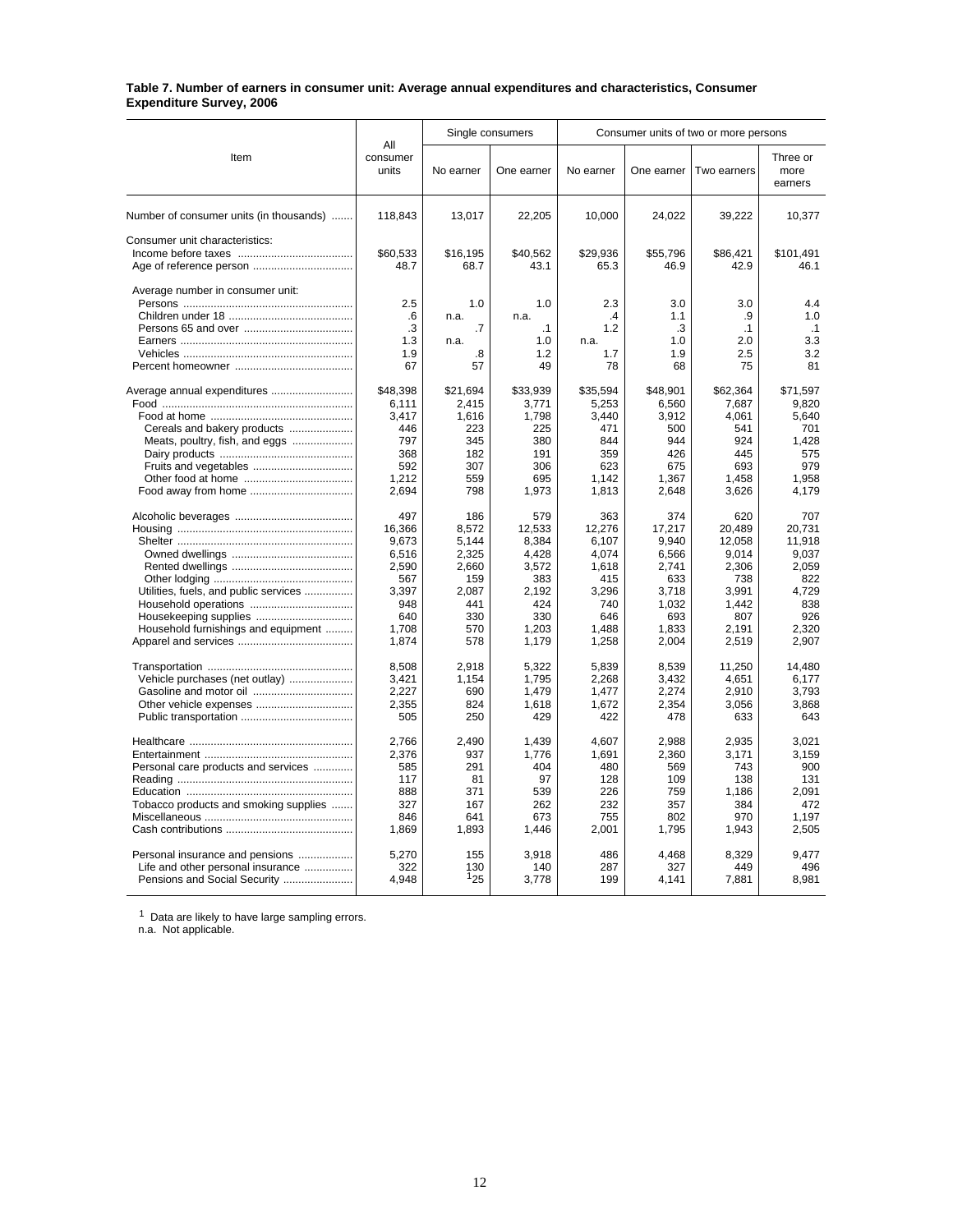# **Table 8. Housing tenure and type of area: Average annual expenditures and characteristics, Consumer Expenditure Survey, 2006**

|                                         |                   |                  | Housing tenure                     |                                       |                  |                  | Type of area     |                  |                  |
|-----------------------------------------|-------------------|------------------|------------------------------------|---------------------------------------|------------------|------------------|------------------|------------------|------------------|
|                                         | All               |                  | Homeowner                          |                                       |                  |                  | Urban            |                  |                  |
| Item                                    | consumer<br>units | Total            | Home-<br>owner<br>with<br>mortgage | Home-<br>owner<br>without<br>mortgage | Renter           | Total            | Central<br>City  | Other<br>Urban   | Rural            |
| Number of consumer units (in thousands) | 118,843           | 80,035           | 51,190                             | 28,845                                | 38,808           | 108,771          | 35,782           | 72,990           | 10,071           |
| Consumer unit characteristics:          | \$60,533<br>48.7  | \$72,988<br>52.2 | \$85,146<br>46.5                   | \$51,412<br>62.3                      | \$34,847<br>41.5 | \$61,634<br>48.4 | \$53,520<br>46.6 | \$65,612<br>49.3 | \$48,646<br>51.7 |
| Average number in consumer unit:        | 2.5               | 2.6              | 2.9                                | 2.1                                   | 2.2              | 2.5              | 2.3              | 2.5              | 2.5              |
|                                         | .6                | .6               | .8                                 | .3                                    | .6               | .6               | .6               | .6               | .6               |
|                                         | $\cdot$ 3         | .4               | $\cdot$                            | .7                                    | $\cdot$ .2       | .3               | $\cdot$ 3        | .3               | .4               |
|                                         | 1.3<br>1.9        | 1.4<br>2.3       | 1.7<br>2.5                         | .9<br>2.1                             | 1.2<br>1.1       | 1.3<br>1.9       | 1.2<br>1.5       | 1.4<br>2.1       | 1.3<br>2.5       |
|                                         | 67                | 100              | 100                                | 100                                   | n.a.             | 66               | 51               | 73               | 84               |
| Average annual expenditures             | \$48,398          | \$56,212         | \$64,374                           | \$41,292                              | \$32,275         | \$49,285         | \$43,780         | \$51,966         | \$38,855         |
|                                         | 6.111             | 6.843            | 7,384                              | 5,639                                 | 4,597            | 6,188            | 5,755            | 6,391            | 5.300            |
|                                         | 3,417             | 3,787            | 4,017                              | 3,265                                 | 2,651            | 3,439            | 3,199            | 3,551            | 3,181            |
| Cereals and bakery products             | 446               | 501              | 530                                | 437                                   | 333              | 448              | 407              | 467              | 431              |
| Meats, poultry, fish, and eggs          | 797               | 874              | 930                                | 745                                   | 639              | 804              | 786              | 813              | 723              |
|                                         | 368               | 411              | 436                                | 354                                   | 280              | 368              | 328              | 387              | 370              |
|                                         | 592               | 656              | 683                                | 593                                   | 462              | 602              | 574              | 615              | 494              |
|                                         | 1,212             | 1,345            | 1,438                              | 1,135                                 | 938              | 1,217            | 1,103            | 1,270            | 1,163            |
|                                         | 2,694             | 3,056            | 3,367                              | 2,374                                 | 1,946            | 2,749            | 2,556            | 2,840            | 2,119            |
|                                         | 497               | 542              | 612                                | 386                                   | 405              | 516              | 500              | 523              | 297              |
|                                         | 16,366            | 18,585           | 22,570                             | 11,478                                | 11,787           | 16,836           | 15,312           | 17,579           | 11,285           |
|                                         | 9,673             | 10,495           | 13.769                             | 4,687                                 | 7,978            | 10.088           | 9,459            | 10.396           | 5.197            |
|                                         | 6,516             | 9,623            | 12,846                             | 3,903                                 | 109              | 6,737            | 5,062            | 7,558            | 4,134            |
|                                         | 2,590             | 120              | 138                                | 86                                    | 7,684            | 2,760            | 3,906            | 2,198            | 755              |
|                                         | 567               | 753              | 784                                | 697                                   | 185              | 591              | 491              | 640              | 309              |
| Utilities, fuels, and public services   | 3,397             | 4,014            | 4,307                              | 3,494                                 | 2,124            | 3,408            | 2,991            | 3,612            | 3,278            |
|                                         | 948               | 1,189            | 1,363                              | 879                                   | 449              | 975              | 846              | 1.038            | 654              |
|                                         | 640               | 768              | 786                                | 725                                   | 374<br>862       | 639              | 579              | 667              | 642<br>1.513     |
| Household furnishings and equipment     | 1,708<br>1,874    | 2,118<br>2,067   | 2,344<br>2,328                     | 1,693<br>1,520                        | 1,475            | 1,726<br>1,940   | 1,436<br>1,889   | 1,865<br>1,964   | 1,169            |
|                                         | 8.508             | 9.961            | 11.440                             | 7,332                                 | 5.511            | 8.547            | 7.024            | 9.293            | 8.091            |
| Vehicle purchases (net outlay)          | 3.421             | 4.030            | 4.686                              | 2.867                                 | 2.164            | 3.438            | 2.736            | 3.782            | 3.236            |
|                                         | 2,227             | 2,560            | 2,901                              | 1,954                                 | 1,542            | 2,188            | 1,756            | 2,400            | 2,652            |
| Other vehicle expenses                  | 2,355             | 2,778            | 3,209                              | 2,009                                 | 1,483            | 2,386            | 1,978            | 2,587            | 2.015            |
|                                         | 505               | 594              | 644                                | 503                                   | 321              | 534              | 554              | 524              | 188              |
|                                         | 2,766             | 3.414            | 3,102                              | 3,975                                 | 1.431            | 2.735            | 2.231            | 2.982            | 3.103            |
|                                         | 2,376             | 2,886            | 3,261                              | 2,203                                 | 1,322            | 2,390            | 2,101            | 2,530            | 2,219            |
| Personal care products and services     | 585               | 681              | 754                                | 533                                   | 385              | 603              | 545              | 631              | 385              |
|                                         | 117               | 141              | 148                                | 130                                   | 67               | 120              | 107              | 126              | 89               |
|                                         | 888               | 1,018            | 1,229                              | 636                                   | 620              | 938              | 751              | 1,030            | 343              |
| Tobacco products and smoking supplies   | 327               | 307              | 333                                | 260                                   | 367              | 317              | 279              | 336              | 431              |
|                                         | 846               | 991              | 1,066                              | 854                                   | 547              | 866              | 783              | 906              | 634              |
|                                         | 1,869             | 2,298            | 2,113                              | 2,627                                 | 983              | 1,925            | 1,886            | 1,944            | 1,261            |
| Personal insurance and pensions         | 5,270             | 6,478            | 8,033                              | 3,718                                 | 2,778            | 5,364            | 4,618            | 5,730            | 4,246            |
| Life and other personal insurance       | 322               | 428              | 489                                | 321                                   | 103              | 325              | 252              | 360              | 294              |
| Pensions and Social Security            | 4,948             | 6,049            | 7,544                              | 3,396                                 | 2,675            | 5,040            | 4,366            | 5,370            | 3,952            |
|                                         |                   |                  |                                    |                                       |                  |                  |                  |                  |                  |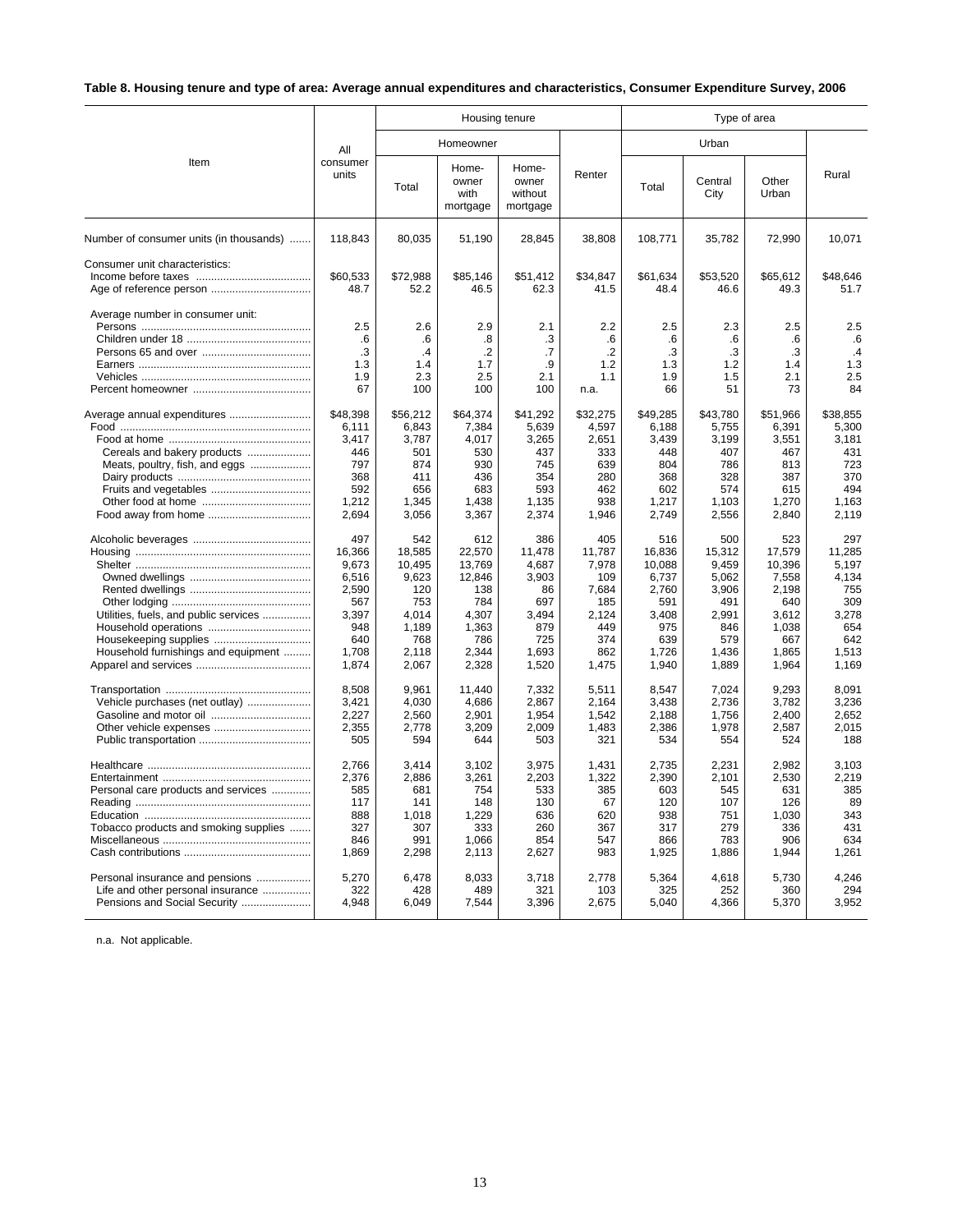|                                         |                                     | White and all other races, and Asian | Black or                                     |                                     |                                                 |  |
|-----------------------------------------|-------------------------------------|--------------------------------------|----------------------------------------------|-------------------------------------|-------------------------------------------------|--|
| Item                                    | All<br>consumer<br>units            | Total                                | White and<br>all other<br>races <sup>1</sup> | Asian                               | African-<br>American                            |  |
| Number of consumer units (in thousands) | 118,843                             | 104,577                              | 100,479                                      | 4,098                               | 14,265                                          |  |
| Consumer unit characteristics:          | \$60,533<br>48.7                    | \$63,179<br>49.1                     | \$62,661<br>49.2                             | \$75,865<br>45.3                    | \$41,142<br>46.2                                |  |
| Average number in consumer unit:        | 2.5<br>.6<br>.3<br>1.3<br>1.9<br>67 | 2.5<br>.6<br>.3<br>1.4<br>2.0<br>70  | 2.4<br>.6<br>.3<br>1.3<br>2.0<br>70          | 2.7<br>.6<br>.3<br>1.5<br>1.7<br>63 | 2.6<br>.8<br>$\overline{2}$<br>1.2<br>1.3<br>49 |  |
| Average annual expenditures             | \$48,398                            | \$50,287                             | \$49,994                                     | \$57,544                            | \$34,583                                        |  |
|                                         | 6.111                               | 6.329                                | 6.289                                        | 7.411                               | 4,530                                           |  |
|                                         | 3.417                               | 3,503                                | 3,486                                        | 3,947                               | 2,796                                           |  |
| Cereals and bakery products             | 446                                 | 458                                  | 455                                          | 524                                 | 366                                             |  |
| Meats, poultry, fish, and eggs          | 797                                 | 791                                  | 782                                          | 1,022                               | 845                                             |  |
|                                         | 368                                 | 387                                  | 390                                          | 298                                 | 237                                             |  |
|                                         | 592                                 | 615                                  | 605                                          | 884                                 | 432                                             |  |
|                                         | 1,212                               | 1,253                                | 1,254                                        | 1,219                               | 916                                             |  |
| Food away from home                     | 2,694                               | 2,826                                | 2,802                                        | 3,463                               | 1,735                                           |  |
|                                         | 497                                 | 537                                  | 545                                          | 302                                 | 210                                             |  |
|                                         | 16,366                              | 16,859                               | 16,676                                       | 21,332                              | 12,754                                          |  |
|                                         | 9,673                               | 9,986                                | 9,791                                        | 14,782                              | 7,378                                           |  |
|                                         | 6,516                               | 6,914                                | 6,781                                        | 10,168                              | 3,600                                           |  |
|                                         | 2,590                               | 2,458                                | 2,409                                        | 3,655                               | 3,555                                           |  |
|                                         | 567                                 | 614                                  | 600                                          | 958                                 | 223                                             |  |
| Utilities, fuels, and public services   | 3,397                               | 3,388                                | 3,395                                        | 3,221                               | 3,461                                           |  |
|                                         | 948                                 | 1,003                                | 1,003                                        | 1,005                               | 545                                             |  |
|                                         | 640                                 | 661                                  | 665                                          | 557                                 | 482                                             |  |
| Household furnishings and equipment     | 1,708                               | 1,820                                | 1,822                                        | 1,767                               | 888                                             |  |
|                                         | 1,874                               | 1,889                                | 1,881                                        | 2,117                               | 1,762                                           |  |
|                                         | 8,508                               | 8,832                                | 8,796                                        | 9,722                               | 6,130                                           |  |
| Vehicle purchases (net outlay)          | 3,421                               | 3,565                                | 3,555                                        | 3,823                               | 2,362                                           |  |
|                                         | 2,227                               | 2,294                                | 2,298                                        | 2,191                               | 1,740                                           |  |
|                                         | 2,355                               | 2,439                                | 2,435                                        | 2,519                               | 1,742                                           |  |
|                                         | 505                                 | 535                                  | 508                                          | 1,189                               | 286                                             |  |
|                                         | 2,766                               | 2,940                                | 2,967                                        | 2,262                               | 1,497                                           |  |
|                                         | 2,376                               | 2,540                                | 2,564                                        | 1.941                               | 1,172                                           |  |
| Personal care products and services     | 585                                 | 594                                  | 587                                          | 772                                 | 519                                             |  |
|                                         | 117                                 | 127                                  | 128                                          | 100                                 | 46                                              |  |
|                                         | 888                                 | 941                                  | 885                                          | 2.332                               | 495                                             |  |
| Tobacco products and smoking supplies   | 327                                 | 346                                  | 353                                          | 181                                 | 187                                             |  |
|                                         | 846                                 | 887                                  | 896                                          | 670                                 | 544                                             |  |
|                                         | 1,869                               | 1,935                                | 1,950                                        | 1,568                               | 1,384                                           |  |
| Personal insurance and pensions         | 5,270                               | 5,531                                | 5,478                                        | 6,837                               | 3,354                                           |  |
| Life and other personal insurance       | 322                                 | 333                                  | 330                                          | 410                                 | 245                                             |  |
| Pensions and Social Security            | 4,948                               | 5,198                                | 5,148                                        | 6,428                               | 3,109                                           |  |

#### **Table 9. Race of reference person: Average annual expenditures and characteristics, Consumer Expenditure Survey, 2006**

 $1$  All other races includes Native Hawaiian or other Pacific Islander, American Indian or Alaska Native, and approximately 1.2 percent reporting more than one race.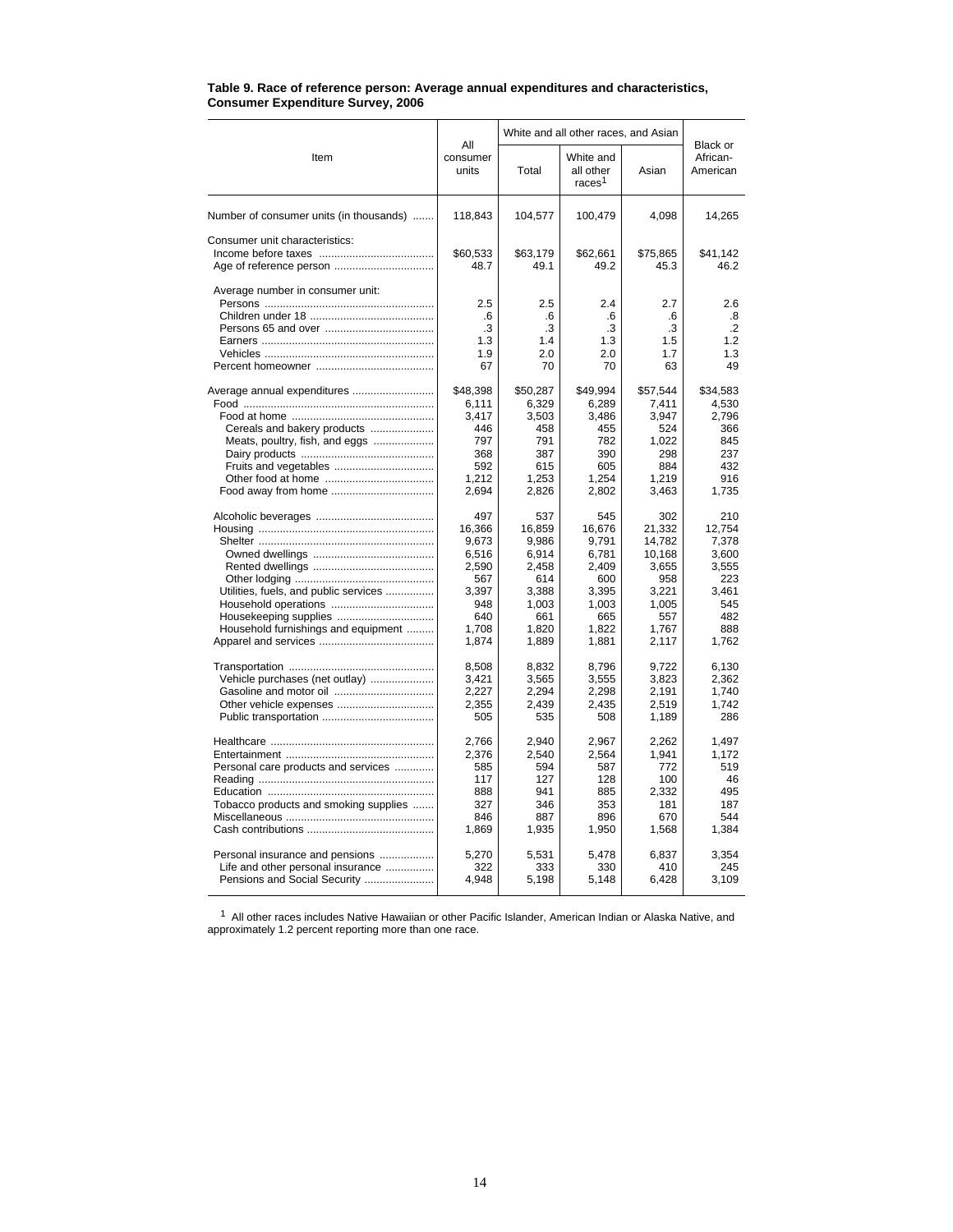|                                         |                                     |                                      | Not Hispanic or Latino              |                                     |                                     |  |
|-----------------------------------------|-------------------------------------|--------------------------------------|-------------------------------------|-------------------------------------|-------------------------------------|--|
| Item                                    | All<br>consumer<br>units            | Hispanic<br>or Latino                | Total                               | White and<br>all other<br>races     | Black<br>or<br>African-<br>American |  |
| Number of consumer units (in thousands) | 118,843                             | 13,664                               | 105,178                             | 91,049                              | 14,129                              |  |
| Consumer unit characteristics:          | \$60,533<br>48.7                    | \$48.108<br>42.0                     | \$62.148<br>49.6                    | \$65.417<br>50.1                    | \$41.080<br>46.3                    |  |
| Average number in consumer unit:        | 2.5<br>.6<br>.3<br>1.3<br>1.9<br>67 | 3.2<br>1.1<br>.2<br>1.6<br>1.6<br>50 | 2.4<br>.6<br>.3<br>1.3<br>2.0<br>70 | 2.3<br>.5<br>.3<br>1.3<br>2.1<br>73 | 2.6<br>.8<br>.2<br>1.2<br>1.3<br>49 |  |
| Average annual expenditures             | \$48,398                            | \$43,053                             | \$49,093                            | \$51,351                            | \$34,571                            |  |
|                                         | 6,111                               | 6,170                                | 6,103                               | 6,351                               | 4,522                               |  |
|                                         | 3.417                               | 3.719                                | 3,377                               | 3.470                               | 2.787                               |  |
| Cereals and bakery products             | 446                                 | 427                                  | 449                                 | 462                                 | 365                                 |  |
| Meats, poultry, fish, and eggs          | 797                                 | 999                                  | 771                                 | 759                                 | 844                                 |  |
|                                         | 368                                 | 384                                  | 366                                 | 387                                 | 235                                 |  |
|                                         | 592                                 | 735                                  | 574                                 | 596                                 | 430                                 |  |
|                                         | 1,212                               | 1.173                                | 1.217                               | 1,265                               | 913                                 |  |
|                                         | 2,694                               | 2,451                                | 2,726                               | 2,881                               | 1,735                               |  |
|                                         | 497                                 | 326                                  | 520                                 | 568                                 | 212                                 |  |
|                                         | 16,366                              | 15,412                               | 16,490                              | 17,070                              | 12,755                              |  |
|                                         | 9,673                               | 9,639                                | 9,678                               | 10,035                              | 7,379                               |  |
|                                         | 6,516                               | 5,355                                | 6,667                               | 7,142                               | 3,607                               |  |
|                                         | 2,590                               | 4,031                                | 2,403                               | 2,225                               | 3,548                               |  |
|                                         | 567                                 | 253                                  | 608                                 | 668                                 | 224                                 |  |
| Utilities, fuels, and public services   | 3,397                               | 3,224                                | 3,419                               | 3,413                               | 3,464                               |  |
|                                         | 948                                 | 661                                  | 985                                 | 1,053                               | 545                                 |  |
| Housekeeping supplies                   | 640                                 | 529                                  | 654                                 | 681                                 | 482                                 |  |
| Household furnishings and equipment     | 1,708                               | 1,359                                | 1.754                               | 1,889                               | 885                                 |  |
|                                         | 1,874                               | 2,278                                | 1,821                               | 1,829                               | 1,767                               |  |
|                                         | 8,508                               | 8,286                                | 8,537                               | 8,913                               | 6,110                               |  |
| Vehicle purchases (net outlay)          | 3,421                               | 3.400                                | 3,423                               | 3.590                               | 2.349                               |  |
|                                         | 2,227                               | 2,319                                | 2,216                               | 2,289                               | 1,740                               |  |
|                                         | 2,355                               | 2,152                                | 2,381                               | 2,481                               | 1,741                               |  |
|                                         | 505                                 | 414                                  | 516                                 | 553                                 | 280                                 |  |
|                                         | 2.766                               | 1.659                                | 2.910                               | 3.129                               | 1.501                               |  |
|                                         | 2,376                               | 1,568                                | 2,481                               | 2,684                               | 1,175                               |  |
| Personal care products and services     | 585                                 | 537                                  | 591                                 | 602                                 | 517                                 |  |
|                                         | 117                                 | 43                                   | 127                                 | 139                                 | 46                                  |  |
|                                         | 888                                 | 633                                  | 921                                 | 986                                 | 499                                 |  |
| Tobacco products and smoking supplies   | 327                                 | 150                                  | 350                                 | 375                                 | 189                                 |  |
|                                         | 846                                 | 575                                  | 881                                 | 934                                 | 541                                 |  |
|                                         | 1,869                               | 1,343                                | 1,937                               | 2,023                               | 1,385                               |  |
| Personal insurance and pensions         | 5,270                               | 4,074                                | 5,425                               | 5,747                               | 3,352                               |  |
| Life and other personal insurance       | 322                                 | 151                                  | 344                                 | 360                                 | 244                                 |  |
| Pensions and Social Security            | 4,948                               | 3,923                                | 5,081                               | 5,387                               | 3,108                               |  |

#### **Table 10. Hispanic or Latino origin of reference person: Average annual expenditures and characteristics, Consumer Expenditure Survey, 2006**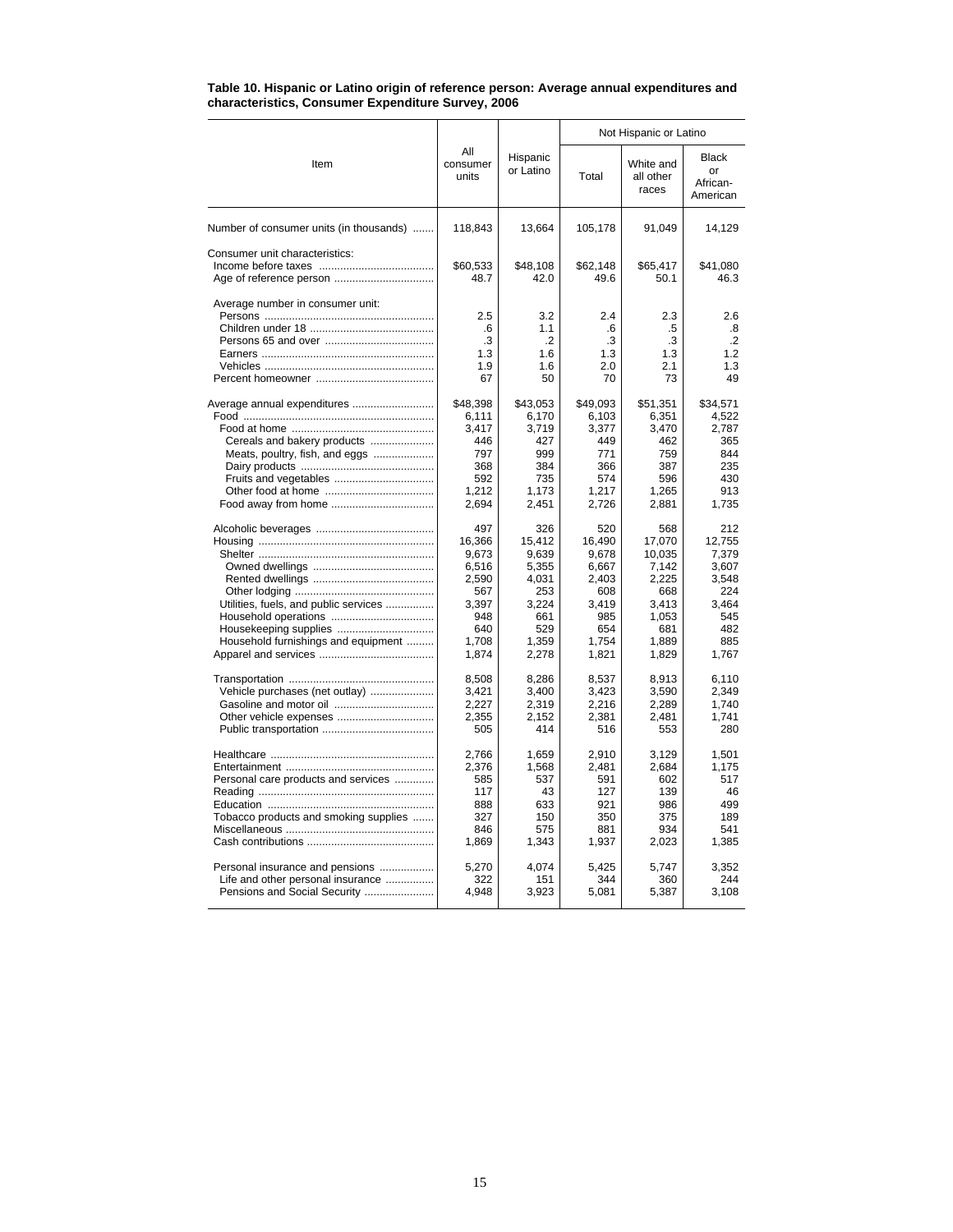# **Table 11. Region of residence: Average annual expenditures and characteristics, Consumer Expenditure Survey, 2006**

| Item                                    | All<br>consumer<br>units | Northeast  | Midwest    | South      | West       |
|-----------------------------------------|--------------------------|------------|------------|------------|------------|
| Number of consumer units (in thousands) | 118,843                  | 22,757     | 27,206     | 42,457     | 26,423     |
| Consumer unit characteristics:          |                          |            |            |            |            |
|                                         | \$60,533                 | \$64,232   | \$57,980   | \$56.190   | \$66.955   |
|                                         | 48.7                     | 49.7       | 48.8       | 48.9       | 47.4       |
| Average number in consumer unit:        |                          |            |            |            |            |
|                                         | 2.5                      | 2.4        | 2.4        | 2.5        | 2.6        |
|                                         | .6<br>.3                 | .6<br>.3   | .6<br>.3   | .7<br>.3   | .7<br>.3   |
|                                         | 1.3                      | 1.3        | 1.4        | 1.3        | 1.4        |
|                                         | 1.9                      | 1.6        | 2.1        | 1.9        | 2.1        |
|                                         | 67                       | 65         | 70         | 70         | 63         |
|                                         |                          |            |            |            |            |
|                                         | \$48,398                 | \$49,164   | \$45,085   | \$44,501   | \$57,486   |
|                                         | 6,111                    | 6,220      | 5,763      | 5,649      | 7,158      |
|                                         | 3,417                    | 3,463      | 3,260      | 3,134      | 4,018      |
|                                         | 446                      | 477        | 433        | 407        | 499        |
|                                         | 797<br>368               | 818<br>380 | 738<br>365 | 764<br>328 | 899<br>429 |
|                                         | 592                      | 635        | 530        | 512        | 758        |
|                                         | 1,212                    | 1,153      | 1,193      | 1,123      | 1,433      |
|                                         | 2,694                    | 2,757      | 2,503      | 2,515      | 3,140      |
|                                         | 497                      | 519        | 523        | 366        | 667        |
|                                         | 16,366                   | 17,682     | 14,660     | 14,457     | 20,061     |
|                                         | 9,673                    | 11,035     | 8,220      | 7,876      | 12,885     |
|                                         | 6,516                    | 7,291      | 5,868      | 5,347      | 8,395      |
|                                         | 2,590                    | 3,042      | 1,812      | 2,143      | 3,719      |
|                                         | 567                      | 701        | 540        | 387        | 770        |
|                                         | 3,397                    | 3,584      | 3,283      | 3,554      | 3,101      |
|                                         | 948                      | 932        | 926        | 863        | 1,120      |
|                                         | 640                      | 583        | 606        | 660        | 691        |
|                                         | 1.708                    | 1.548      | 1.624      | 1.504      | 2.264      |
|                                         | 1,874                    | 2,057      | 1,700      | 1,737      | 2,126      |
|                                         | 8,508                    | 7,819      | 7,502      | 8,497      | 10,156     |
|                                         | 3,421                    | 2,894      | 2,730      | 3,643      | 4,230      |
|                                         | 2,227                    | 1,910      | 2,142      | 2,356      | 2,382      |
|                                         | 2,355                    | 2,386      | 2,225      | 2,182      | 2,741      |
|                                         | 505                      | 629        | 405        | 316        | 804        |
|                                         | 2,766                    | 2,591      | 2,816      | 2,775      | 2,853      |
|                                         | 2,376                    | 2,346      | 2,261      | 2,096      | 2,970      |
|                                         | 585                      | 557        | 537        | 571        | 681        |
|                                         | 117                      | 132        | 129        | 85         | 144        |
|                                         | 888                      | 1,080      | 951        | 707        | 948        |
|                                         | 327                      | 331        | 355        | 336        | 279        |
|                                         | 846                      | 883        | 805        | 727        | 1.051      |
|                                         | 1,869                    | 1,470      | 1,902      | 1,762      | 2,350      |
|                                         | 5,270                    | 5,477      | 5,179      | 4,736      | 6,042      |
|                                         | 322                      | 334        | 344        | 313        | 304        |
|                                         | 4,948                    | 5,144      | 4,835      | 4,423      | 5,738      |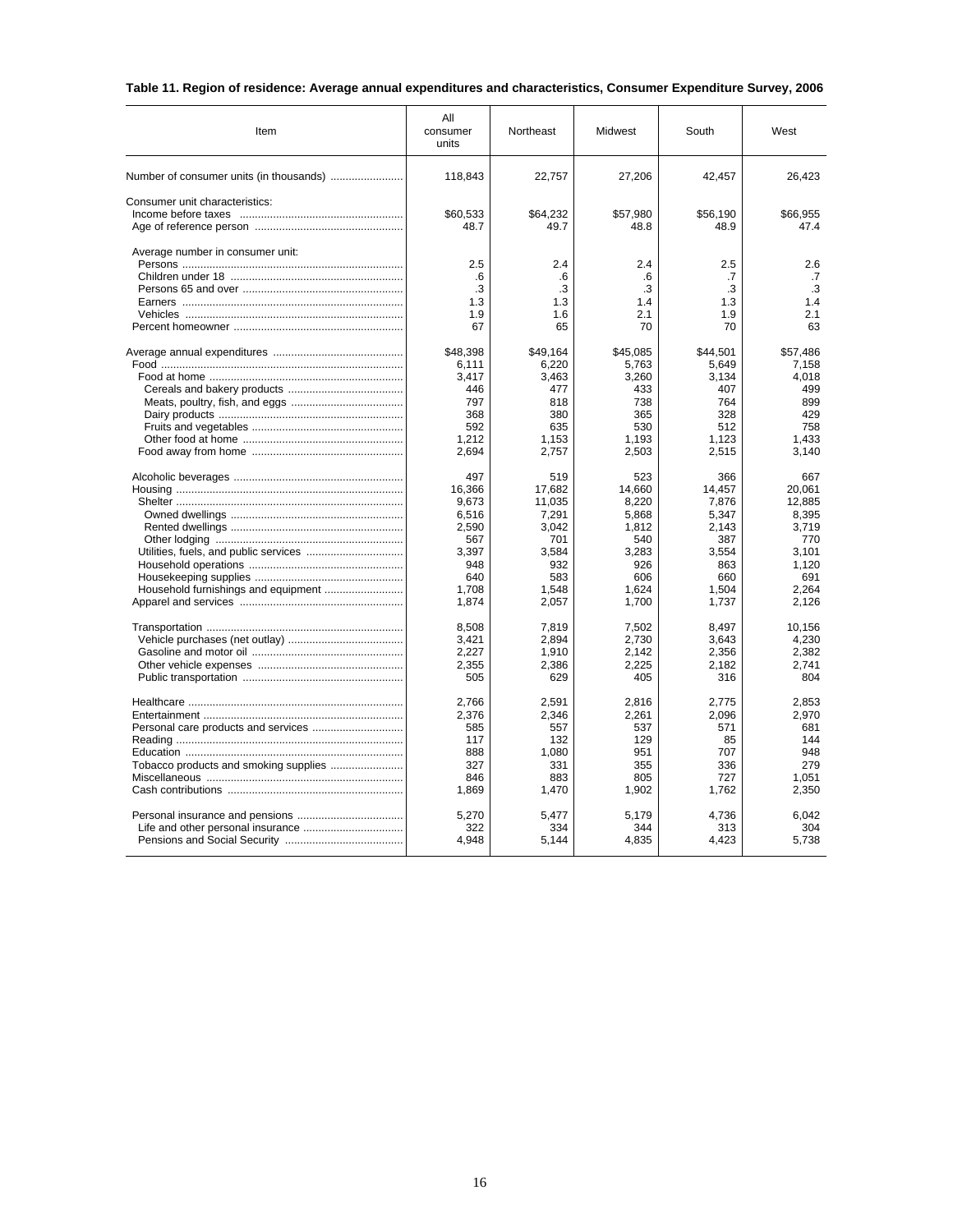# **Table 12. Occupation of reference person: Average annual expenditures and characteristics, Consumer Expenditure Survey, 2006**

|                                                                      |                              | Wage and salary earners                |                                  |                                                |                    |                                          |                                              |            | All other,                    |
|----------------------------------------------------------------------|------------------------------|----------------------------------------|----------------------------------|------------------------------------------------|--------------------|------------------------------------------|----------------------------------------------|------------|-------------------------------|
| Item                                                                 | Self-<br>employed<br>workers | Total<br>wage and<br>salary<br>earners | Managers<br>and<br>professionals | Technical.<br>sales and<br>clerical<br>workers | Service<br>workers | Construction<br>workers and<br>mechanics | Operators,<br>fabricators<br>and<br>laborers | Retired    | including<br>not<br>reporting |
| Number of consumer units (in thousands)                              | 5,491                        | 78,242                                 | 29,597                           | 21,770                                         | 12,796             | 4,868                                    | 9,212                                        | 20,186     | 14,923                        |
| Consumer unit characteristics:                                       | \$87,362                     | \$69,402                               | \$94,686                         | \$61,161                                       | \$46,562           | \$54,552                                 | \$47,220                                     | \$32,411   | \$42,202                      |
|                                                                      | 47.8                         | 42.9                                   | 44.4                             | 42.4                                           | 41.8               | 40.5                                     | 42.4                                         | 73.7       | 45.5                          |
| Average number in consumer unit:                                     | 2.7                          | 2.6                                    | 2.5                              | 2.5                                            | 2.7                | 2.7                                      | 2.7                                          | 1.7        | 2.8                           |
| Children under 18                                                    | .7                           | .7                                     | .7                               | .7                                             | .8                 | .8                                       | .8                                           | $\cdot$ 1  | .9                            |
|                                                                      | $\cdot$                      | .1                                     | .1                               | $\cdot$ 1                                      | $\cdot$ 1          | .1                                       | .1                                           | 1.2        | $\cdot$                       |
|                                                                      | 1.8                          | 1.7                                    | 1.7                              | 1.7                                            | 1.7                | 1.7                                      | 1.7                                          | .2         | .7                            |
|                                                                      | 2.1                          | 2.1                                    | 2.2                              | 2.0                                            | 1.8                | 2.3                                      | 2.1                                          | 1.6        | 1.6                           |
| Percent homeowner                                                    | 74                           | 66                                     | 76                               | 63                                             | 53                 | 61                                       | 58                                           | 81         | 56                            |
| Average annual expenditures                                          | \$62,226                     | \$52,938                               | \$67,541                         | \$49,056                                       | \$38,717           | \$45,382                                 | \$39,193                                     | \$33,858   | \$39,375                      |
|                                                                      | 7,752                        | 6,582                                  | 7,758                            | 6,303                                          | 5,396              | 6,162                                    | 5,430                                        | 4,312      | 5,577                         |
|                                                                      | 4,255                        | 3,509                                  | 3,943                            | 3,323                                          | 3,112              | 3,298                                    | 3,259                                        | 2,704      | 3,613                         |
| Cereals and bakery products                                          | 547<br>1,019                 | 456<br>811                             | 525<br>841                       | 437<br>779                                     | 379<br>750         | 410<br>801                               | 412<br>873                                   | 363<br>633 | 476<br>870                    |
| Meats, poultry, fish, and eggs                                       | 446                          | 378                                    | 433                              | 364                                            | 314                | 366                                      | 333                                          | 293        | 394                           |
|                                                                      | 804                          | 596                                    | 707                              | 535                                            | 537                |                                          | 507                                          | 513        | 606                           |
| Fruits and vegetables                                                | 1,439                        | 1,268                                  | 1,437                            | 1,208                                          | 1,131              | 559<br>1,162                             |                                              | 902        | 1,266                         |
| Other food at home<br>Food away from home                            | 3,497                        | 3,073                                  | 3,814                            | 2,980                                          | 2,284              | 2,864                                    | 1,134<br>2,170                               | 1,609      | 1,965                         |
|                                                                      |                              |                                        |                                  |                                                |                    |                                          |                                              |            |                               |
| Alcoholic beverages                                                  | 716                          | 570                                    | 760                              | 504                                            | 367                | 527                                      | 427                                          | 308        | 311                           |
|                                                                      | 19,419                       | 17,781                                 | 22.646                           | 16,519                                         | 13,561             | 14,674                                   | 12,707                                       | 11,483     | 14.445                        |
|                                                                      | 11,356                       | 10,703                                 | 13,853                           | 9,715                                          | 8,178              | 8,824                                    | 7,418                                        | 5,957      | 8,682                         |
|                                                                      | 8,177                        | 7,319                                  | 10,405                           | 6,402                                          | 4,501              | 5,635                                    | 4,374                                        | 4.031      | 5.059                         |
| Rented dwellings                                                     | 2,329                        | 2,765                                  | 2,447                            | 2,786                                          | 3,391              | 2,885                                    | 2,807                                        | 1,523      | 3,209                         |
|                                                                      | 849                          | 619                                    | 1,001                            | 527                                            | 286                | 303                                      | 236                                          | 404        | 413                           |
| Utilities, fuels, and public services                                | 3,870                        | 3,503                                  | 3,900                            | 3,408                                          | 3,102              | 3,328                                    | 3,102                                        | 3,008      | 3,193                         |
| Household operations                                                 | 1,096                        | 1,074                                  | 1,538                            | 1,054                                          | 608                | 568                                      | 543                                          | 663        | 617                           |
| Housekeeping supplies                                                | 1,001                        | 642                                    | 823                              | 604                                            | 502                | 434                                      | 485                                          | 595        | 561                           |
| Household furnishings and equipment                                  | 2.095                        | 1,859                                  | 2,531                            | 1,739                                          | 1,171              | 1,520                                    | 1,160                                        | 1,260      | 1.392                         |
| Apparel and services                                                 | 2,336                        | 2,095                                  | 2,587                            | 1,960                                          | 1,599              | 1,816                                    | 1,695                                        | 970        | 1,801                         |
|                                                                      | 10.006                       | 9.551                                  | 11,398                           | 9.326                                          | 7,210              | 8.930                                    | 7.742                                        | 5.617      | 6.399                         |
| Vehicle purchases (net outlay)                                       | 3,895                        | 3,891                                  | 4,660                            | 3,966                                          | 2,814              | 3,471                                    | 2,966                                        | 2,286      | 2,314                         |
| Gasoline and motor oil                                               | 2,717                        | 2,489                                  | 2,698                            | 2,410                                          | 2,136              | 2,657                                    | 2,405                                        | 1,353      | 1,859                         |
| Other vehicle expenses                                               | 2,758                        | 2,627                                  | 3,185                            | 2,504                                          | 1,945              | 2,480                                    | 2,155                                        | 1,573      | 1,841                         |
|                                                                      | 636                          | 544                                    | 855                              | 446                                            | 315                | 322                                      | 216                                          | 405        | 384                           |
|                                                                      | 3,249                        | 2,421                                  | 2,981                            | 2,376                                          | 1,793              | 1,988                                    | 1,829                                        | 4,305      | 2,321                         |
|                                                                      | 3,026                        | 2,629                                  | 3,541                            | 2,397                                          | 1,690              | 2,256                                    | 1,764                                        | 1,625      | 1,828                         |
| Personal care products and services                                  | 725                          | 635                                    | 836                              | 607                                            | 491                | 393                                      | 405                                          | 457        | 451                           |
|                                                                      | 155                          | 117                                    | 175                              | 104                                            | 66                 | 64                                       | 62                                           | 133        | 81                            |
|                                                                      | 1,082                        | 1,026                                  | 1,602                            | 862                                            | 604                | 440                                      | 462                                          | 235        | 974                           |
| Tobacco products and smoking supplies                                | 359                          | 344                                    | 238                              | 351                                            | 368                | 527                                      | 538                                          | 194        | 404                           |
|                                                                      | 1,207                        | 872                                    | 1,112                            | 786                                            | 612                | 878                                      | 654                                          | 824        | 608                           |
|                                                                      | 2,742                        | 1,817                                  | 2,656                            | 1,403                                          | 1,012              | 1,558                                    | 1,355                                        | 2,331      | 1,194                         |
|                                                                      | 9,452                        | 6,498                                  | 9,250                            |                                                | 3,948              | 5,169                                    | 4,122                                        | 1,064      | 2,981                         |
| Personal insurance and pensions<br>Life and other personal insurance | 450                          | 340                                    | 487                              | 5,557<br>297                                   | 208                | 206                                      | 224                                          | 273        | 248                           |
|                                                                      | 9.002                        |                                        |                                  |                                                |                    |                                          |                                              | 791        | 2,733                         |
| Pensions and Social Security                                         |                              | 6,158                                  | 8,763                            | 5,260                                          | 3,740              | 4,963                                    | 3,898                                        |            |                               |